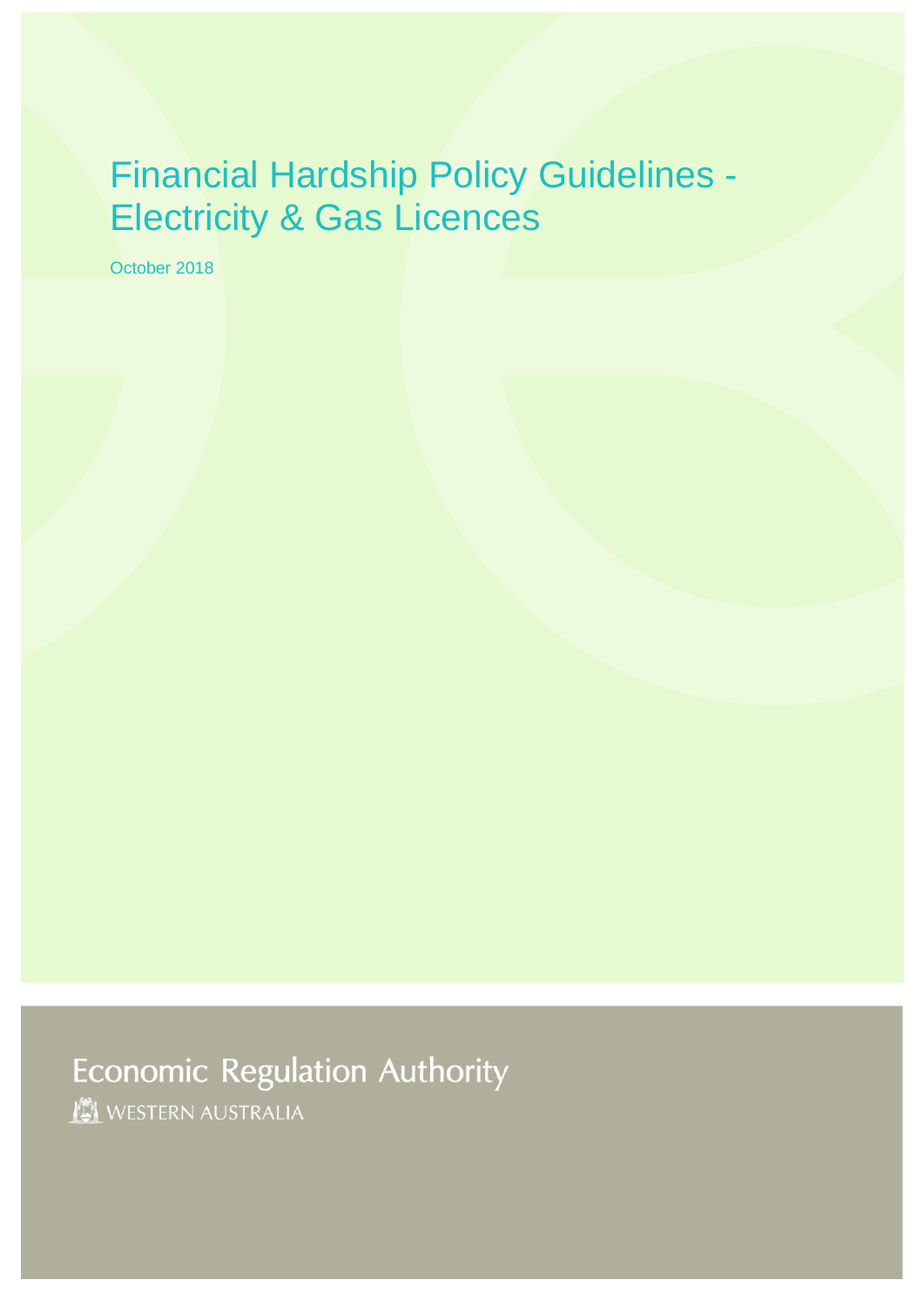# **Economic Regulation Authority**

4th Floor Albert Facey House 469 Wellington Street, Perth

#### **Mail to:**

Perth BC, PO Box 8469 PERTH WA 6849

**T:** 08 6557 7900

**F:** 08 6557 7999

**E:** records@erawa.com.au

**W:** www.erawa.com.au

National Relay Service TTY: 13 36 77 (to assist people with hearing and voice impairment)

We can deliver this report in an alternative format for those with a vision impairment.

*© 2018 Economic Regulation Authority. All rights reserved. This material may be reproduced in whole or in part provided the source is acknowledged*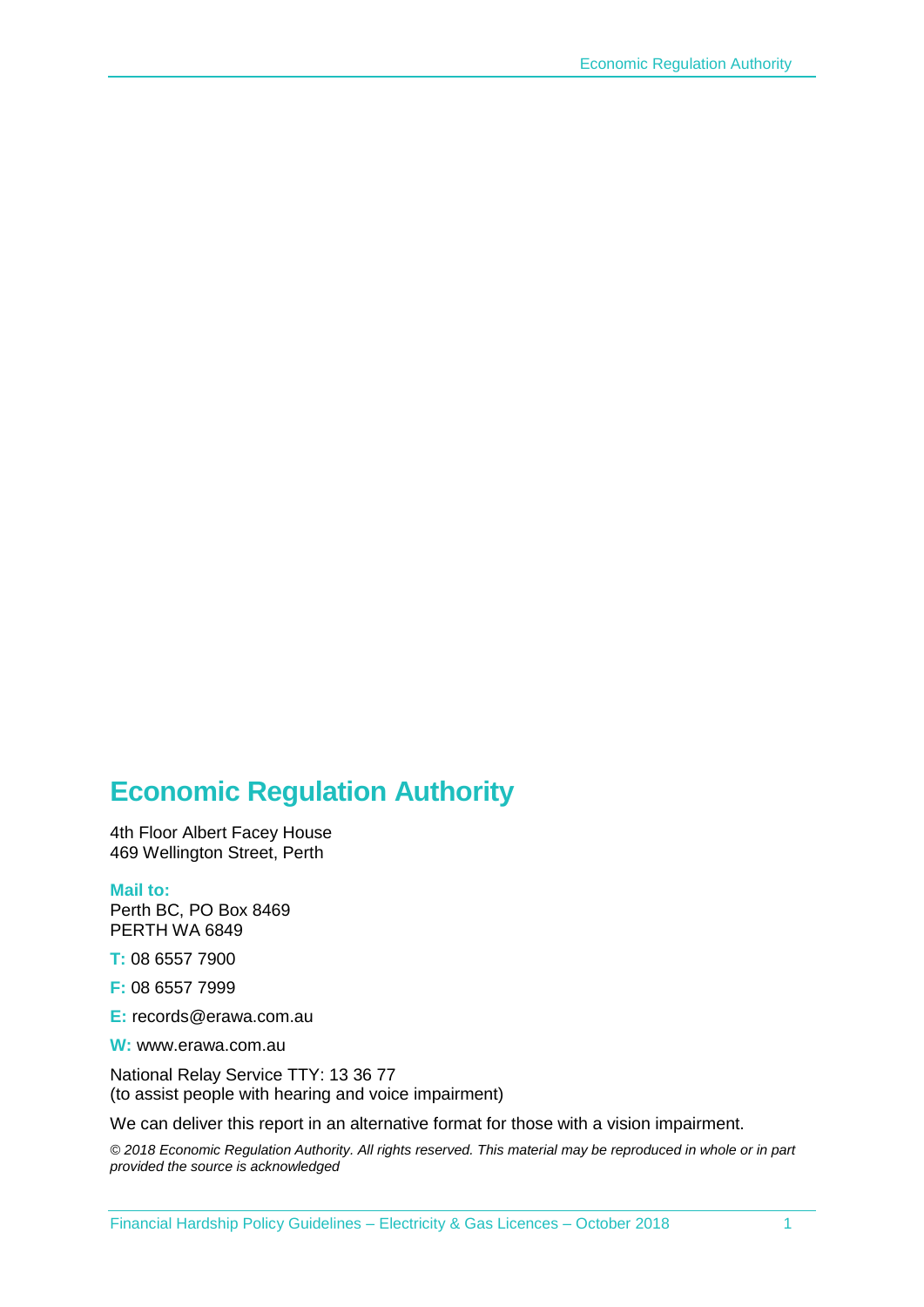# **Contents**

| 1              | <b>Introduction</b> |                                                                                    |                 |  |  |
|----------------|---------------------|------------------------------------------------------------------------------------|-----------------|--|--|
| $\overline{2}$ | <b>Background</b>   |                                                                                    |                 |  |  |
|                | 2.1                 | <b>Electricity Code</b>                                                            | 3               |  |  |
|                | 2.2                 | Gas Compendium                                                                     | 3               |  |  |
|                | 2.3                 | Payment difficulties and financial hardship                                        | 3               |  |  |
|                | 2.4                 | Differentiating between 'payment difficulties' and 'financial hardship'            | 3               |  |  |
| 3              |                     | <b>Hardship Policies &amp; Hardship Procedures</b>                                 | 5               |  |  |
|                | 3.1                 | Minimum requirements for Hardship Policies                                         | 5               |  |  |
|                | 3.2                 | Minimum requirements for Hardship Procedures                                       | 6               |  |  |
|                | 3.3                 | Initial Hardship Policy & Hardship Procedures                                      | 6               |  |  |
|                | 3.4                 | Review and amendment of Hardship Policy & Hardship Procedures                      | 6               |  |  |
| 4              |                     | <b>Financial Hardship Policy Guidelines</b>                                        | 8               |  |  |
|                | 4.1                 | Development in consultation with relevant consumer representative<br>organisations | 8               |  |  |
|                | 4.2                 | Identifying customers who are experiencing financial hardship                      | 9               |  |  |
|                | 4.3                 | Treating customers sensitively and respectfully                                    | 10              |  |  |
|                | 4.4                 | Reduction and/or waiver of fees, charges and debt                                  | 10              |  |  |
|                | 4.5                 | Recovery of debt                                                                   | 12              |  |  |
|                | 4.6                 | Suspension of disconnection and debt recovery procedures                           | 12 <sub>2</sub> |  |  |
|                | 4.7                 | Overview of assistance                                                             | 13              |  |  |
|                | 4.8                 | Concessions and grants                                                             | 14              |  |  |
|                | 4.9                 | Training of staff                                                                  | 14              |  |  |
|                | 4.10                | Instalment plans: Assessing usage needs and capacity to pay                        | 16              |  |  |
|                | 4.11                | Direct telephone number for credit management staff                                | 17              |  |  |
|                |                     | 4.12 Accessibility & Privacy                                                       | 18              |  |  |
|                |                     | 4.13 Complaints handling                                                           | 19              |  |  |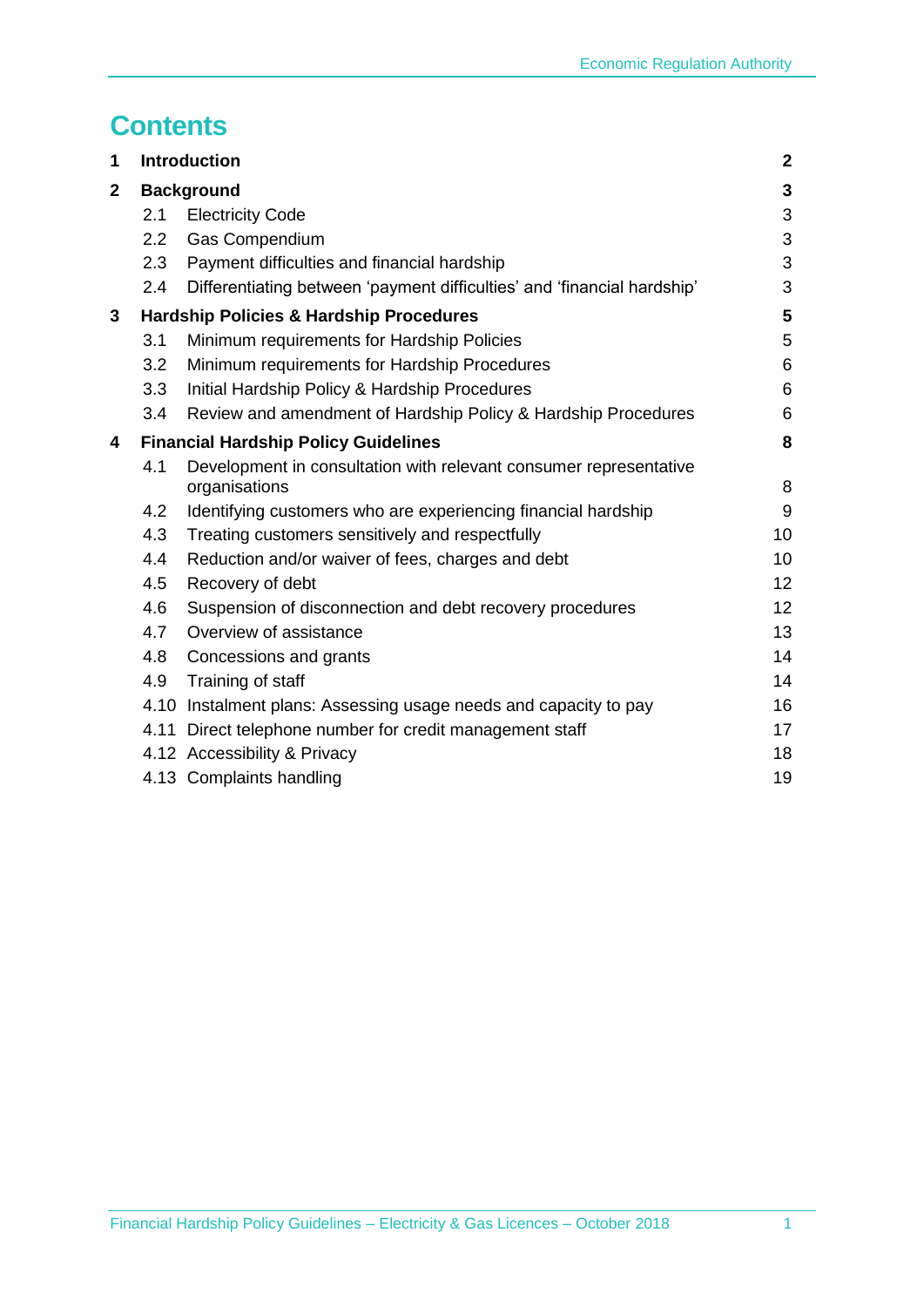# <span id="page-3-0"></span>**1 Introduction**

Energy is required for heating, cooling, lighting, cooking and refrigeration, and so is an essential service for households.

The Western Australian Government provides a range of rebates, subsidies and grants to help residential customers meet their energy costs. In addition to this government assistance, energy providers are well placed to help customers who are experiencing financial hardship avoid disconnection.

The *Code of Conduct for the Supply of Electricity to Small Use Customers* (Electricity Code) and the *Compendium of Gas Customer Licence Obligations* (Gas Compendium) require retailers that supply residential customers to develop a Financial Hardship Policy<sup>1</sup> and Hardship Procedures<sup>2</sup> to assist their customers to meet their financial obligations and responsibilities to the retailer. The Electricity Code and Gas Compendium (collectively referred to as the "Energy Codes") set out the minimum requirements for Hardship Policies and Hardship Procedures.

These *Financial Hardship Policy Guidelines – Electricity & Gas Licences* have been developed to provide retailers with additional guidance in meeting the requirements set out in the Energy Codes.

<sup>1</sup> Clause 6.10(1) requires a retailer to develop a Hardship Policy. The requirements for a Hardship Policy are set out in clause 6.10(2).

 $2$  Clause 6.10(1) requires a retailer to develop Hardship Procedures. The requirements for Hardship Procedures are set out in clause 6.10(3).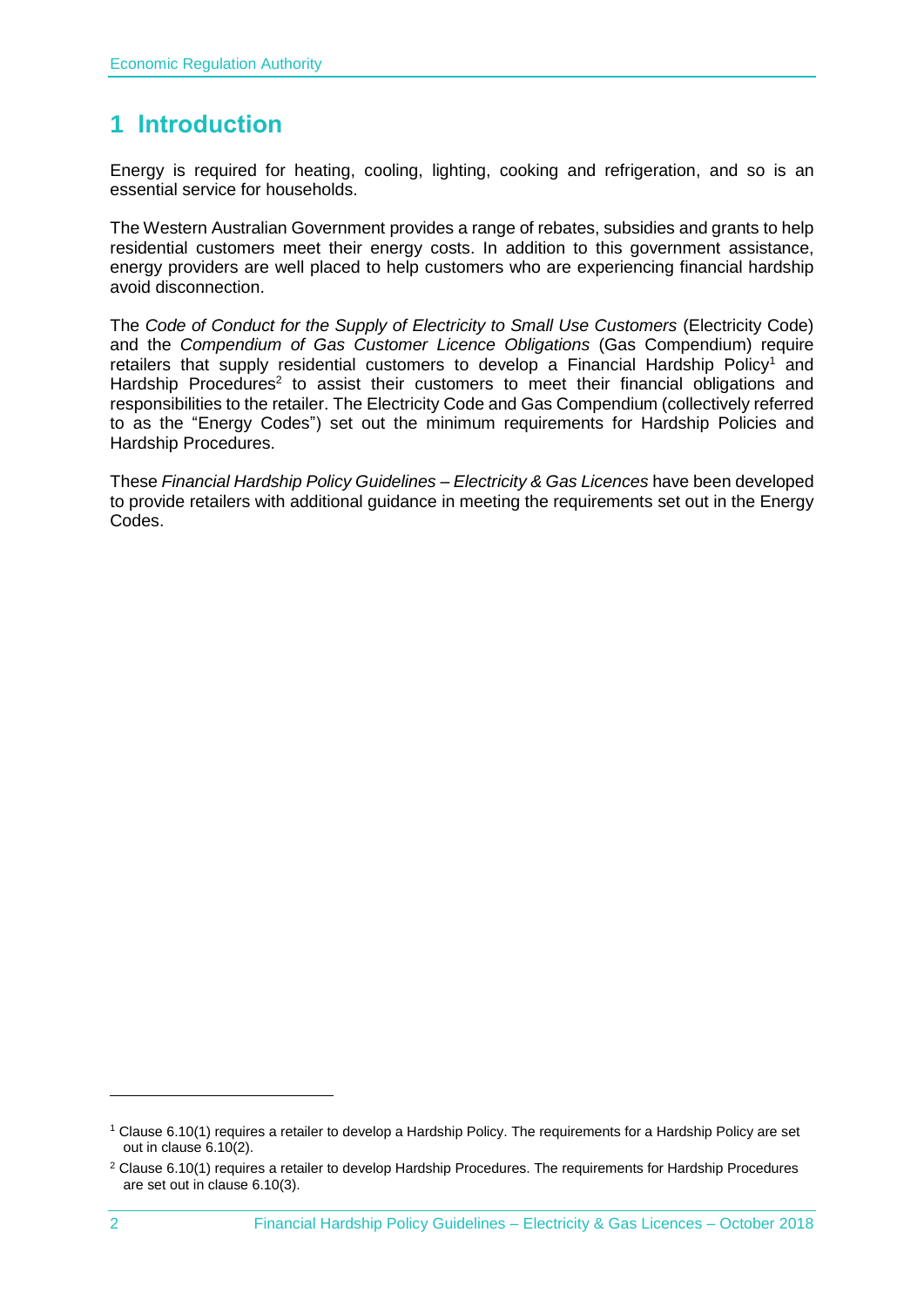# <span id="page-4-0"></span>**2 Background**

# <span id="page-4-1"></span>*2.1 Electricity Code*

Under section 79 of the *Electricity Industry Act 2004,* the Economic Regulation Authority (ERA) has the ability, in consultation with a committee, to approve a code of conduct with the objective of setting standards in the supply and marketing of electricity and protecting customers from undesirable marketing conduct. This code is known as the Electricity Code, and forms subsidiary legislation. Compliance with the Electricity Code is a condition of every electricity retail, distribution and applicable integrated regional licence.<sup>3</sup>

# <span id="page-4-2"></span>*2.2 Gas Compendium*

On 20 May 2009, the ERA approved the amendment of gas trading and distribution licences, removing some existing customer protection provisions, and replacing them with new provisions contained in the Gas Compendium. The Gas Compendium largely mirrors the Electricity Code, thereby ensuring that requirements across the energy industry are consistent regardless of fuel type.<sup>4</sup> Compliance with the Gas Compendium is a condition of every gas trading and distribution licence.

# <span id="page-4-3"></span>*2.3 Payment difficulties and financial hardship*

Part 6 of the Energy Codes addresses payment difficulties and financial hardship and sets out requirements for:

- Assessment of a customer's financial situation;
- Alternative payment arrangements;
- Assistance available to customers in payment difficulties or financial hardship; and
- Financial hardship policies and procedures.

These Guidelines explain in detail the requirements for a Hardship Policy and for Hardship Procedures.

# <span id="page-4-4"></span>*2.4 Differentiating between 'payment difficulties' and 'financial hardship'*

The Energy Codes define 'payment difficulties' as:

 $\overline{a}$ 

a state of immediate financial disadvantage that results in a residential customer being unable to pay an outstanding amount as required by a retailer by reason of a change in personal circumstances.

A customer experiencing payment difficulties has the intention but not the capacity to pay their bills. Payment difficulties can arise from a variety of situations, gradually or suddenly, and can exist over a relatively short period. For example, the theft of a wallet may cause payment difficulties but would not of itself constitute financial hardship.

<sup>&</sup>lt;sup>3</sup> Integrated regional licences authorise any combination of generation, transmission, distribution and retail activities other than through the South West Interconnected System (SWIS).

<sup>4</sup> Obligations related to gas marketing are contained in the *Gas Marketing Code of Conduct*.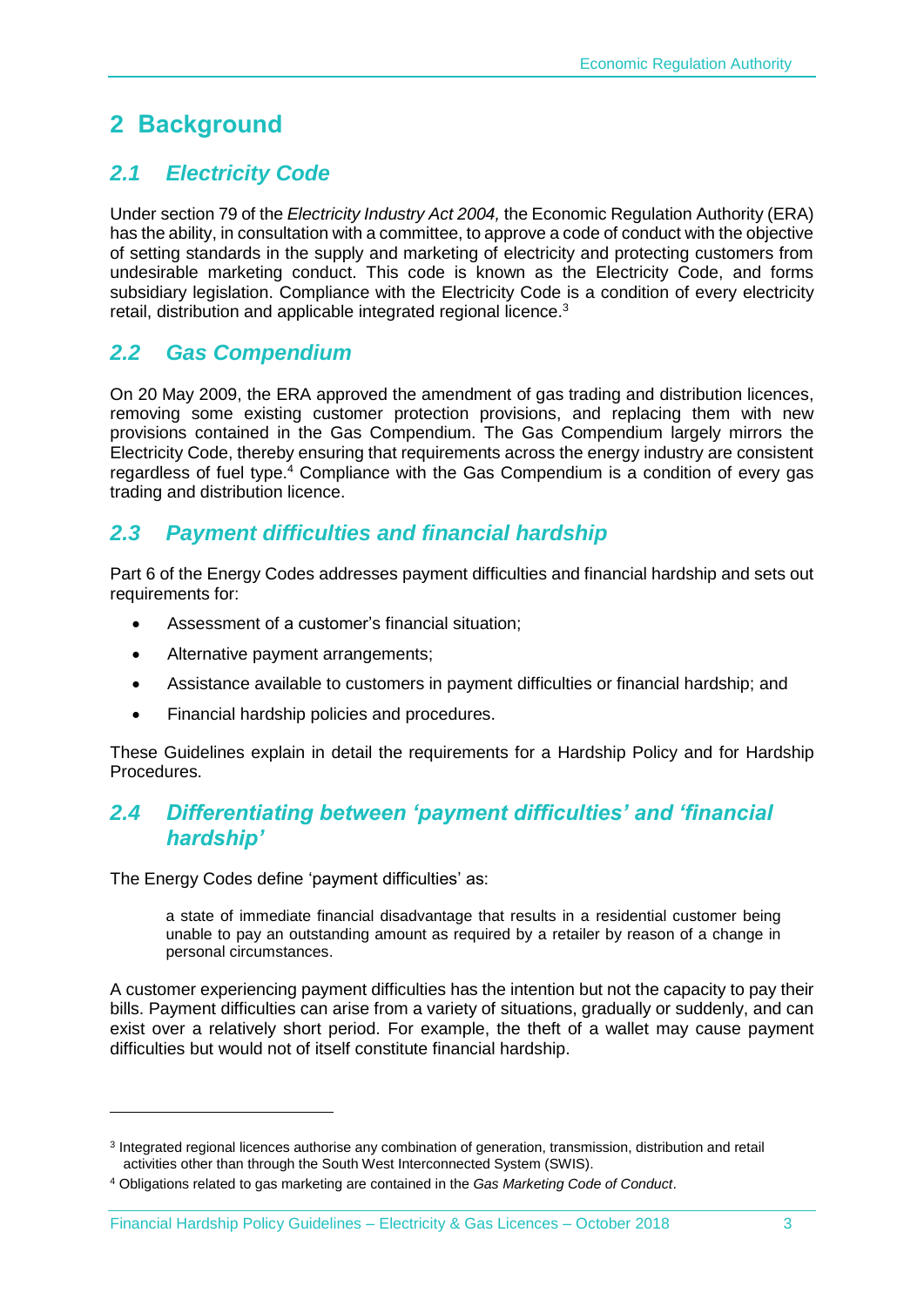Payment difficulties are a short-term situation, but financial hardship is a situation of longer duration.

The Energy Codes require a retailer to provide a customer experiencing payment difficulties with specified alternative payment arrangements and advise the customer that additional assistance is available if the customer is experiencing financial hardship.

The Energy Codes define 'financial hardship' as:

a state of more than immediate financial disadvantage which results in a residential customer being unable to pay an outstanding amount as required by a retailer without affecting the ability to meet the basic living needs of the residential customer or a dependant of the residential customer.

Financial hardship may be caused by (but is not limited to) the sustained burden of one or more of the following factors:

- loss of the customer's or family member's primary income;
- separation or divorce from a spouse;
- physical and mental health problems;
- loss of a spouse or a loved one;
- a chronically ill child or other family member;
- domestic or family violence;
- budget management difficulties because of a low income; and
- other unforeseen factors affecting a customer's capacity to pay, such as a reduction in income or an increase in non-discretionary expenditure.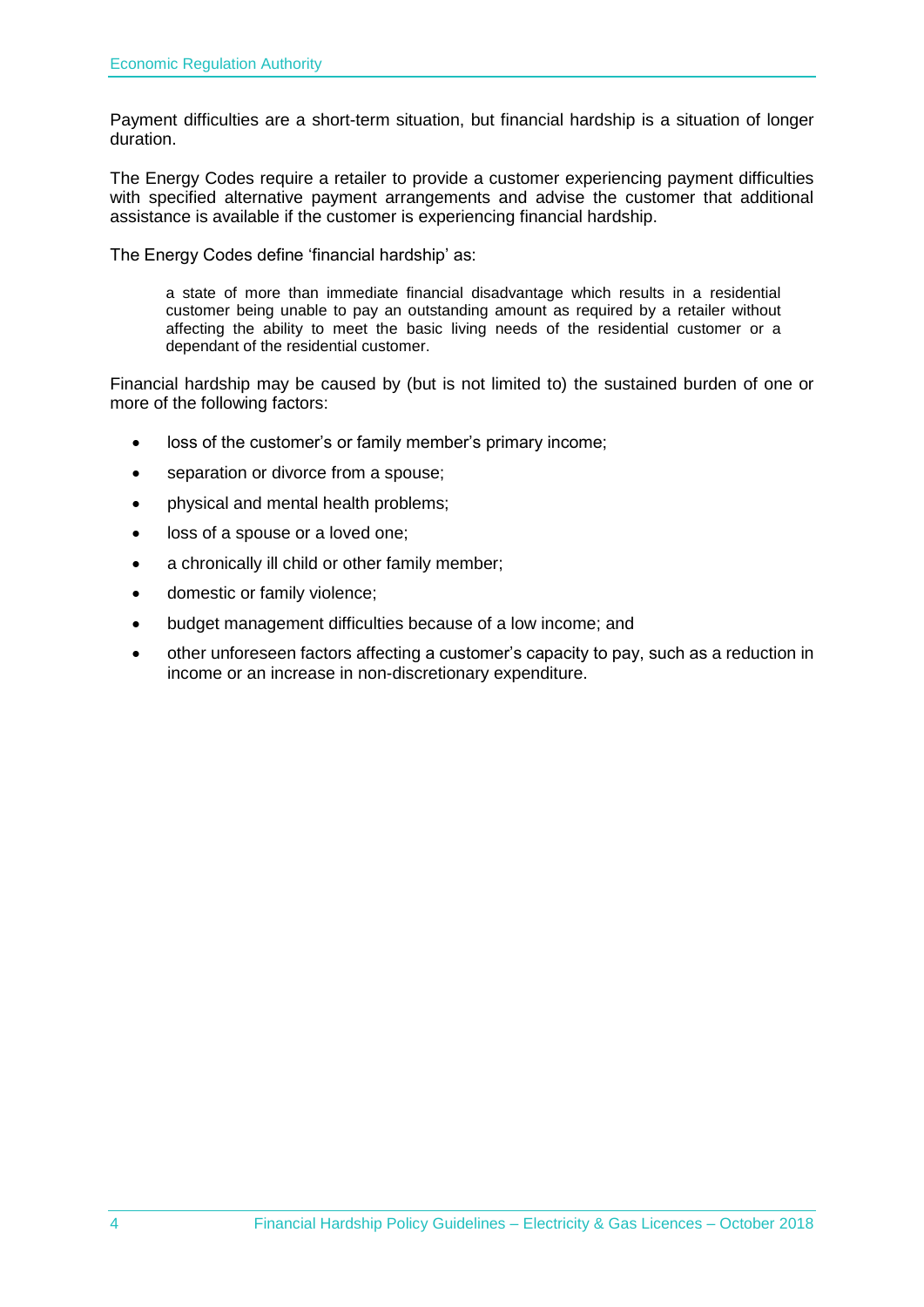# <span id="page-6-0"></span>**3 Hardship Policies & Hardship Procedures**

Clause 6.10(1) of the Energy Codes requires a retailer to develop a Hardship Policy and Hardship Procedures to assist customers in meeting their financial obligations and responsibilities to the retailer. Clause 6.10(2) specifies the requirements for a Hardship Policy and clause 6.10(3) specifies the requirements for Hardship Procedures.

The Energy Code requirements for financial hardship policies are split into two separate subclauses. Subclause 6.10(2) specifies what needs to be included in a publically available Hardship Policy and subclause 6.10(3) specifies the detail that should be included in internal Hardship Procedures.

This means that the Hardship Policy is user-friendly as it only needs to contain information of direct interest to customers. For example, details of what training staff have been given on dealing with customers in financial hardship is not of particular interest to a customer who is in hardship, and such information does not need to appear in the publically available policy. Details of the training programs for staff is, however, of interest to the ERA, and needs to be included in the Hardship Procedures.

Full details on what the ERA will consider when assessing Hardship Policies and Hardship Procedures are set out in these Guidelines.

To assist retailers in ensuring their Hardship Policy and Hardship Procedures comply with the Energy Code and these Guidelines, tables of the requirements for a Hardship Policy and Hardship Procedures are contained throughout these Guidelines. Summary tables are contained in Appendix A (requirements for Hardship Policies) and Appendix B (requirements for Hardship Procedures).

# <span id="page-6-1"></span>*3.1 Minimum requirements for Hardship Policies*

Clause 6.10(2) of the Energy Codes specifies the minimum requirements for a Hardship Policy. Under this clause, a Hardship Policy must:

- (a) be developed in consultation with relevant consumer representatives;
- (b) include a statement encouraging customers to contact their retailer if a customer is having trouble paying the retailer's bill;
- (c) include a statement advising that the retailer will treat all customers sensitively and respectfully;
- (d) include a statement that the retailer may reduce and/or waive fees, charges and debt;
- (e) include an objective set of hardship indicators;
- (f) include:
	- (i) an overview of the assistance available to customers in financial hardship or payment difficulties in accordance with Part 6 of the Code (other than the retailer's requirement to advise the customer of the ability to pay in advance and the matters referred to in clauses  $6.8(a)$ , (b) and (d));
	- (ii) that the retailer offers residential customers the right to pay their bill by Centrepay; and
	- (iii) a statement that the retailer is able to provide further detail on request.
- (g) include an overview of any concessions that may be available to the retailer's customers;
- (h) include-
	- (i) the National Interpreter Symbol with the words "Interpreter Services";
	- (ii) information on the availability of independent multi-lingual services; and
	- (iii) information on the availability of TTY services;
- (i) be available on the retailer's website; and
- (j) be available in large print copies; and
- (k) include a statement specifying how the retailer will treat information disclosed by the customer to the retailer and information held by the retailer in relation to the customer.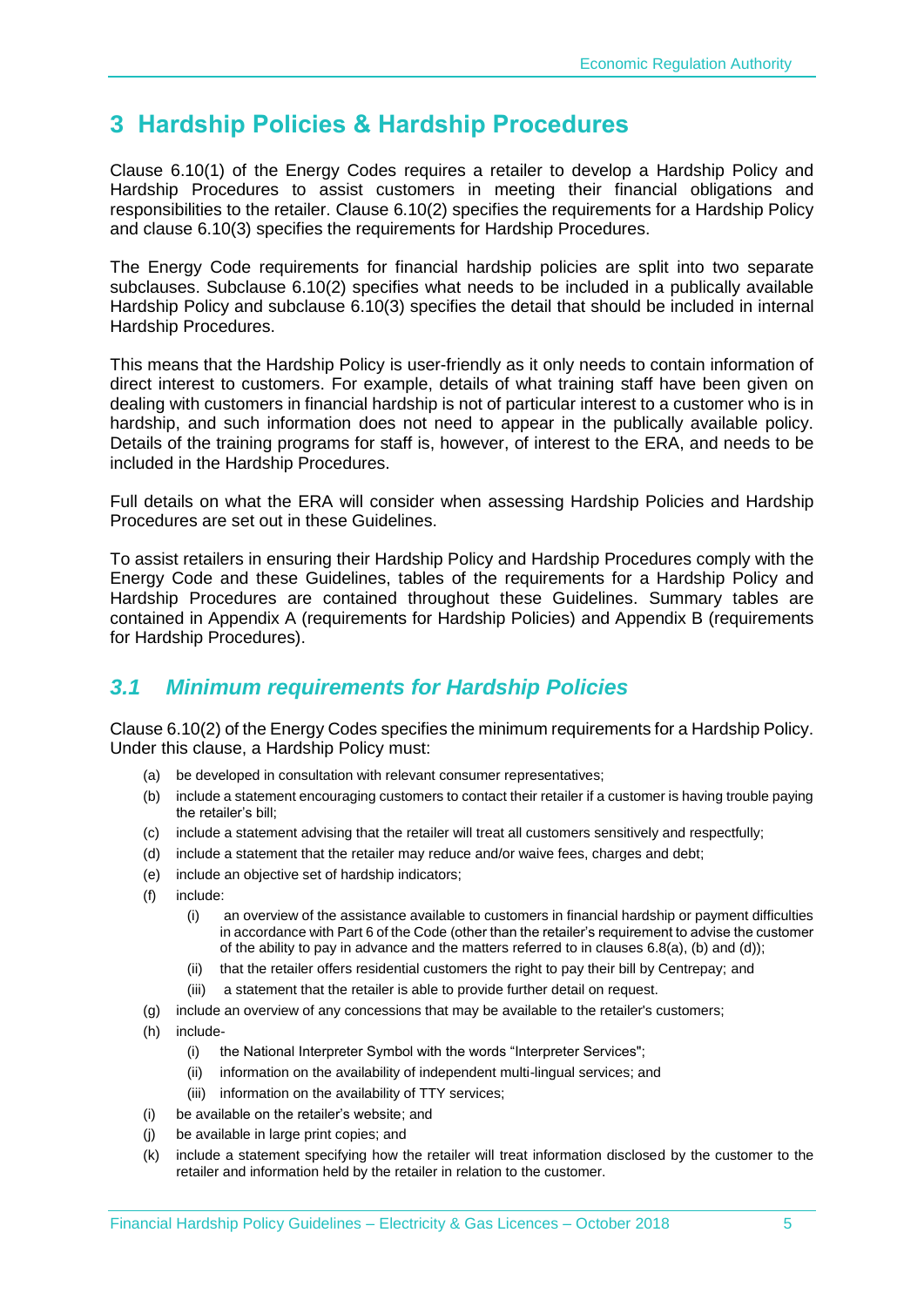Section 4 of these Guidelines provides additional guidance on the matters to be included in a Hardship Policy.

# <span id="page-7-0"></span>*3.2 Minimum requirements for Hardship Procedures*

Clause 6.10(3) of the Energy Codes specifies the requirements for Hardship Procedures. Under this clause, Hardship Procedures must:

- (a) be developed in consultation with relevant consumer representatives;
- (b) provide for the training of staff
	- (i) including call centre staff, all subcontractors employed to engage with customers experiencing financial hardship and field officers;
	- (ii) on issues related to financial hardship and its impacts, and how to deal sensitively and respectfully with customers experiencing financial hardship;
- (c) Not Used
- (d) include guidance
	- (i) that assist the retailer in identifying residential customers who are experiencing financial hardship;
	- (ii) that assist the retailer in determining a residential customer's usage needs and capacity to pay when determining the conditions of an instalment plan;
	- (iii) for suspension of disconnection and debt recovery procedures;
	- (iv) on the reduction and/or waiver of fees, charges and debt; and
	- (v) on the recovery of debt.
- (e) require that the retailer's credit management staff have a direct telephone number and that number be provided to relevant consumer representatives;

Section 4 of these Guidelines provides additional guidance on the matters to be included in Hardship Procedures.

# <span id="page-7-1"></span>*3.3 Initial Hardship Policy & Hardship Procedures*

A retailer must have a Hardship Policy and Hardship Procedures in place at the time the licence is granted. The ERA does not have a formal approval role for energy Hardship Policies or Hardship Procedures, however both documents must comply with the Energy Codes and these Guidelines. The ERA will assess the Hardship Policy and Hardship Procedures to determine compliance with the Energy Codes and these Guidelines.

# <span id="page-7-2"></span>*3.4 Review and amendment of Hardship Policy & Hardship Procedures*

#### *Review*

Retailers are required to review their Hardship Policies and Hardship Procedures when directed by the ERA to do so. 5

Clauses 6.10(6) – (8) of the Energy Codes provide as follows:

- (6) If directed by the Authority, a retailer must review its Hardship Policy and Hardship Procedures in consultation with relevant consumer representatives and submit to the Authority the results of that review within 5 business days after it is completed.
- (7) A retailer must comply with the Authority's Financial Hardship Policy Guidelines.

<sup>5</sup> Clause 6.10(6).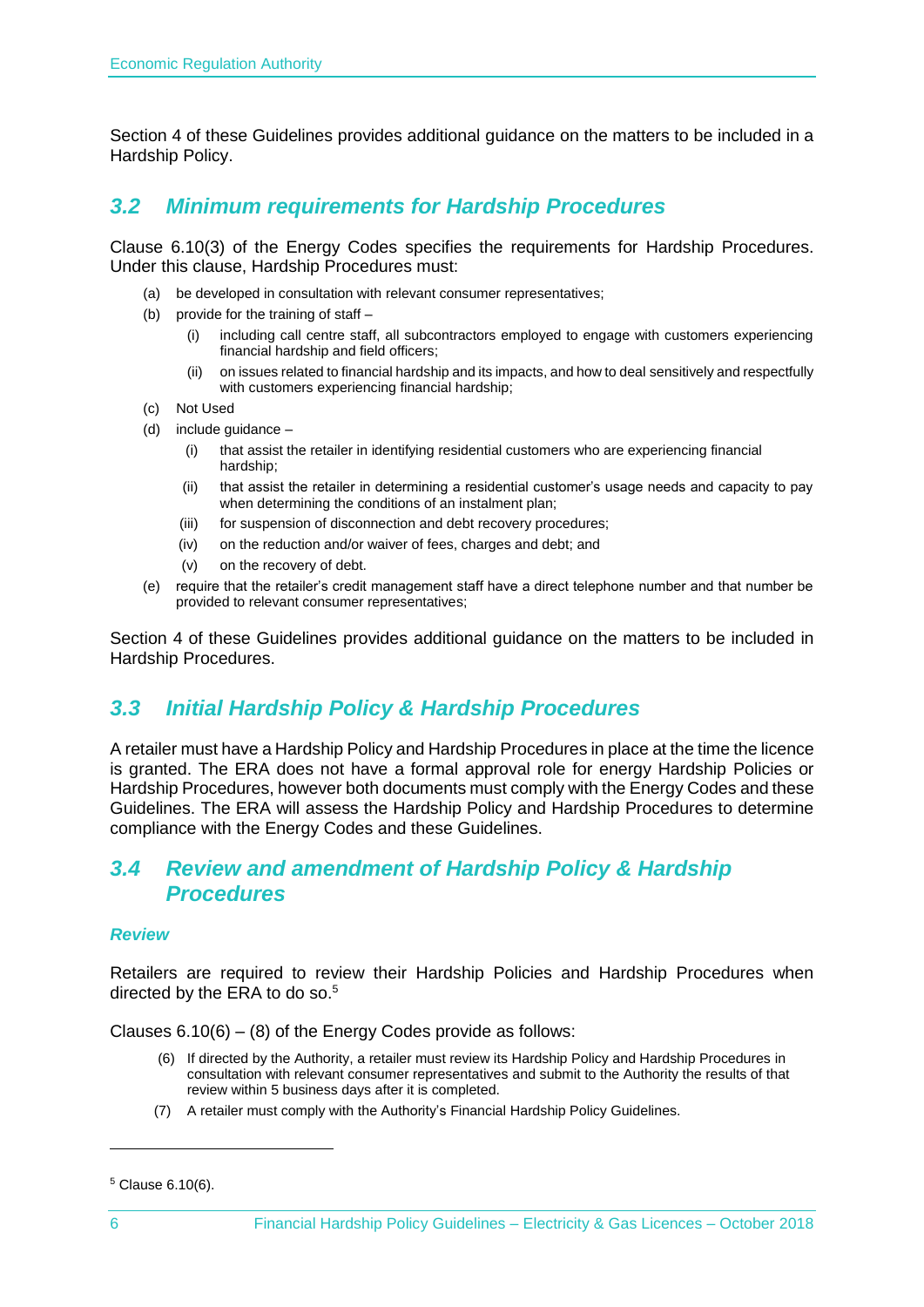(8) If a retailer makes a material amendment to the retailer's Hardship Policy, the retailer must consult with relevant consumer representatives, and submit to the Authority a copy of the retailer's amended Hardship Policy within 5 business days of the amendment.

Requests by the ERA for a retailer to review their Hardship Policy and Hardship Procedures will probably follow any significant changes to these Guidelines or to the financial hardship provisions of the Energy Codes. There may also be other reasons why the ERA decides to ask a retailer to review its Hardship Policy and Hardship Procedures from time to time.

If a retailer is directed by the ERA to review its Hardship Policy and/or Hardship Procedures, it must consult with relevant consumer representatives about any changes to these documents. The retailer must submit the results of its review to the ERA within 5 business days after it is completed.<sup>6</sup> This applies whether or not the review leads to changes to the Hardship Policy or Hardship Procedures.

#### *Amendment*

A retailer may amend its Hardship Policy and/or Hardship Procedures at any time.

If a retailer makes a material amendment to its Hardship Policy, the retailer must consult with relevant consumer representatives about the amendment and provide the ERA with a copy of the amended policy within 5 business days of the amendment.<sup>7</sup> A retailer is not required to provide the ERA with a copy of its amended Hardship Procedures.

 $\overline{a}$ 

<sup>6</sup> Clause 6.10(6).

<sup>7</sup> Clause 6.10(8).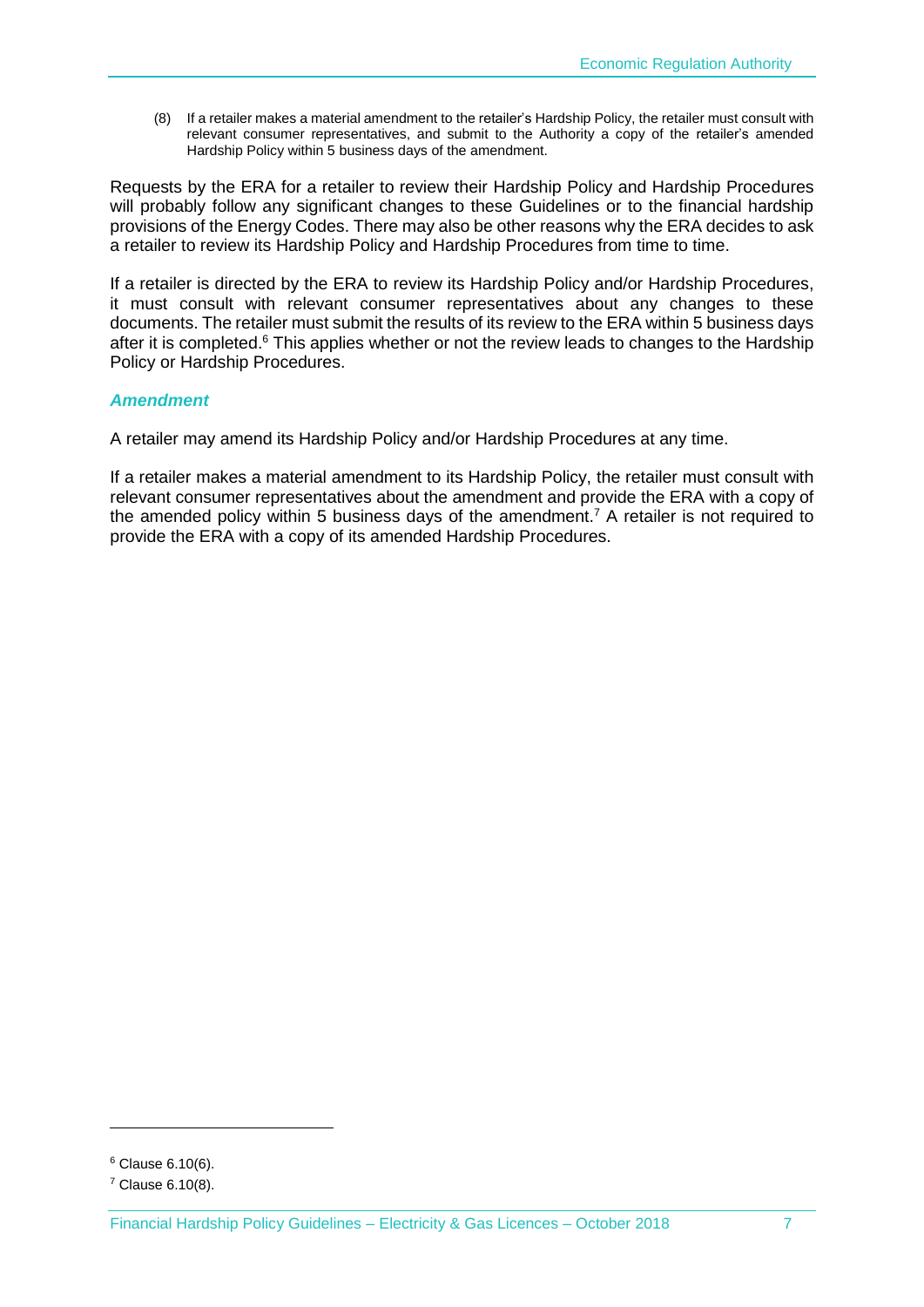# <span id="page-9-0"></span>**4 Financial Hardship Policy Guidelines**

Clauses 6.10(2) and 6.10(3) of the Energy Codes specify the minimum requirements for a Hardship Policy and for Hardship Procedures respectively. The Guidelines below provide some background information as to why a particular requirement exists, along with additional guidance on the information a retailer should include in its Hardship Policies or Hardship Procedures in order to meet the requirements.

These Guidelines do not replace the obligations contained in the Energy Codes. When preparing, reviewing or amending their Hardship Policies and Hardship Procedures, retailers should review the obligations in the Energy Codes and these Guidelines.

# <span id="page-9-1"></span>*4.1 Development in consultation with relevant consumer representative organisations*

The Energy Codes require a Hardship Policy and Hardship Procedures to be developed in consultation with relevant consumer representatives. This requirement recognises the expertise of consumer representatives and the importance of involving them in developing effective Hardship Policies and Hardship Procedures to assist customers. Consumer representatives, such as financial counsellors, have extensive experience in dealing with customers in financial hardship and may provide retailers with valuable insights on current issues affecting hardship.

A retailer may consult on its initial Hardship Policy and Hardship Procedures in many ways. For example, it could seek feedback by organising a meeting with one or more relevant consumer representatives. Alternatively, a retailer may opt to conduct a telephone survey or send a copy of the proposed Hardship Policy and Hardship Procedures to relevant consumer representatives with a request to provide feedback.

A retailer should engage with consumer representatives on the manner and format of the consultation process to ensure that the process is appropriate for both parties.

| The requirements for consultation in developing a Hardship Policy and Hardship Procedures |  |  |  |
|-------------------------------------------------------------------------------------------|--|--|--|
| are set out below/                                                                        |  |  |  |

| Consulting with relevant consumer representative organisations |                                                                                                                                                                                         |                                        |  |  |
|----------------------------------------------------------------|-----------------------------------------------------------------------------------------------------------------------------------------------------------------------------------------|----------------------------------------|--|--|
| Document:                                                      | <b>Requirement</b>                                                                                                                                                                      | <b>Energy Code</b><br><b>Reference</b> |  |  |
| Hardship                                                       | Developed in consultation with relevant consumer<br>representatives.                                                                                                                    |                                        |  |  |
| <b>Policy</b>                                                  | [NOTE: For guidance on the information a retailer should submit to<br>the ERA to demonstrate compliance with this requirement, see the<br>bullet points on page 11 (after this table).] | Clause $6.10(2)(a)$                    |  |  |
|                                                                | Developed in consultation with relevant consumer<br>representatives.                                                                                                                    |                                        |  |  |
| Hardship<br>Procedures                                         | [NOTE: For guidance on the information a retailer should submit to<br>the ERA to demonstrate compliance with this requirement, see the<br>bullet points on page 11 (after this table).] | Clause $6.10(3)(a)$                    |  |  |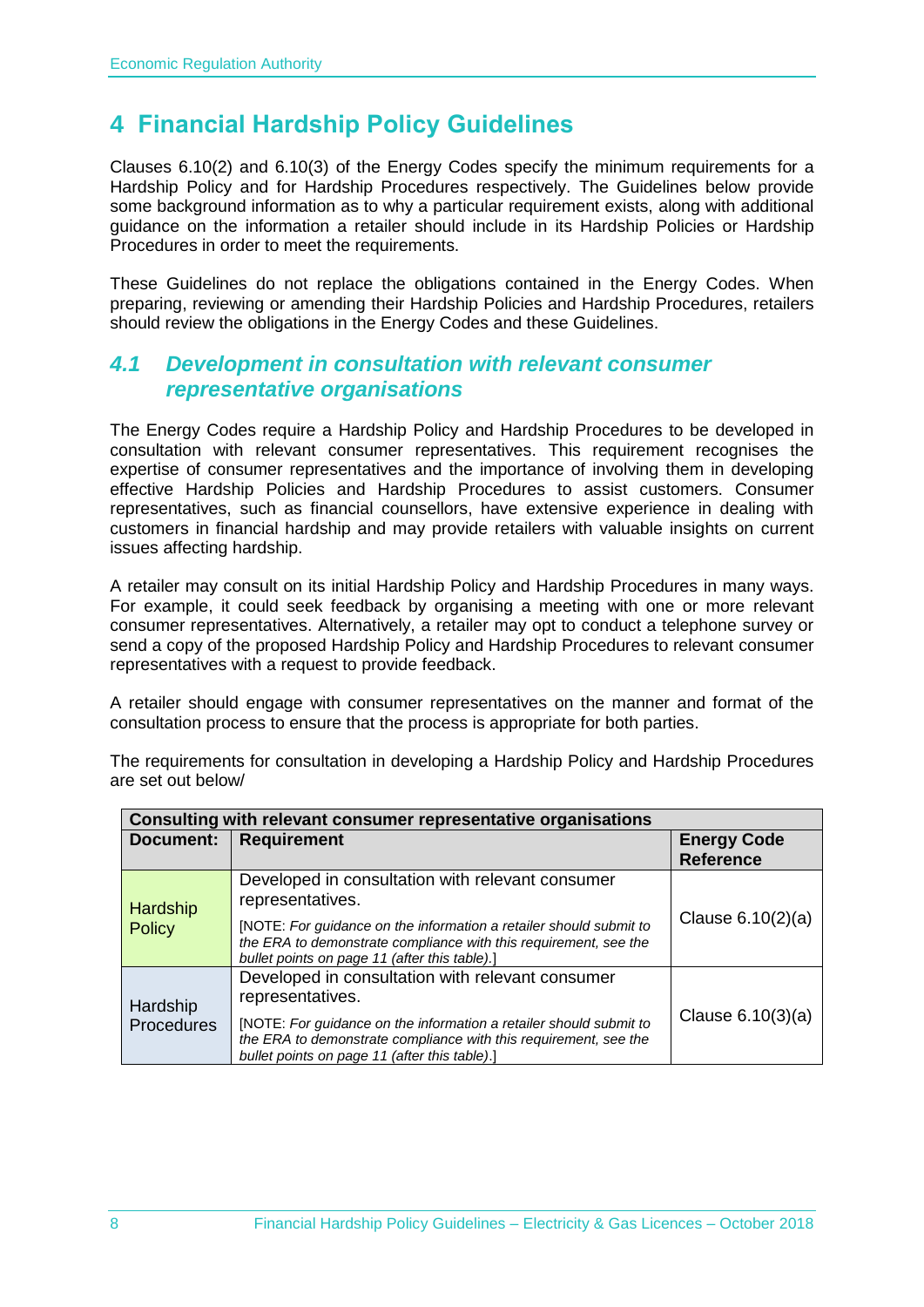When submitting the initial Hardship Policy and Hardship Procedures to the ERA for review, a retailer should provide the following information in order to demonstrate compliance with the Energy Codes and Guidelines:

- The names of the consumer representatives that were consulted;
- The manner in which those representatives were consulted (e.g. workshop, telephone, e-mail, etc); and
- The matters on which those representatives were consulted.

### <span id="page-10-0"></span>*4.2 Identifying customers who are experiencing financial hardship*

It is important that a customer in financial hardship is identified before the customer has accumulated a large debt to the retailer. To assist customers to self-identify financial hardship, retailers should encourage them to make contact by including a statement on bills, reminders notices and other correspondence that assistance is available by contacting their retailer. A Hardship Policy must include a statement encouraging customers to contact their retailer if a customer is having trouble paying the retailer's bill.

A retailer is required to include an objective set of criteria in its Hardship Policy to assist its staff to identify customers in financial hardship, as well as assisting customers to self-identify. Criteria could include one or more of the factors listed in section 2.4 on page 5 of these Guidelines.

Retailers can help customers to self-identify as being in financial hardship by ensuring service staff are trained to communicate sensitively with customers in financial hardship. Section 4.3 of these Guidelines provides more detail about treating customers sensitivity and respectfully.

The Energy Codes require Hardship Procedures to include guidance that assists the retailer to identify residential customers who are experiencing financial hardship. To address this requirement, a retailer could establish processes to proactively identify customers in financial hardship. For example, clause 7.1(1)(b) of the Energy Codes requires a retailer to use its best endeavours to contact a customer before arranging disconnection of the customer's energy supply. For customers who have a history of late payments, a retailer may establish processes to contact these customers personally to determine whether they are in financial hardship and may be eligible for the assistance available under Part 6 of the Energy Codes.

Retailers can also identify customers in financial hardship by using a specialist team who are trained to deal with customers in financial hardship. The retailer's call centre staff could refer customers who may be in financial hardship to this team.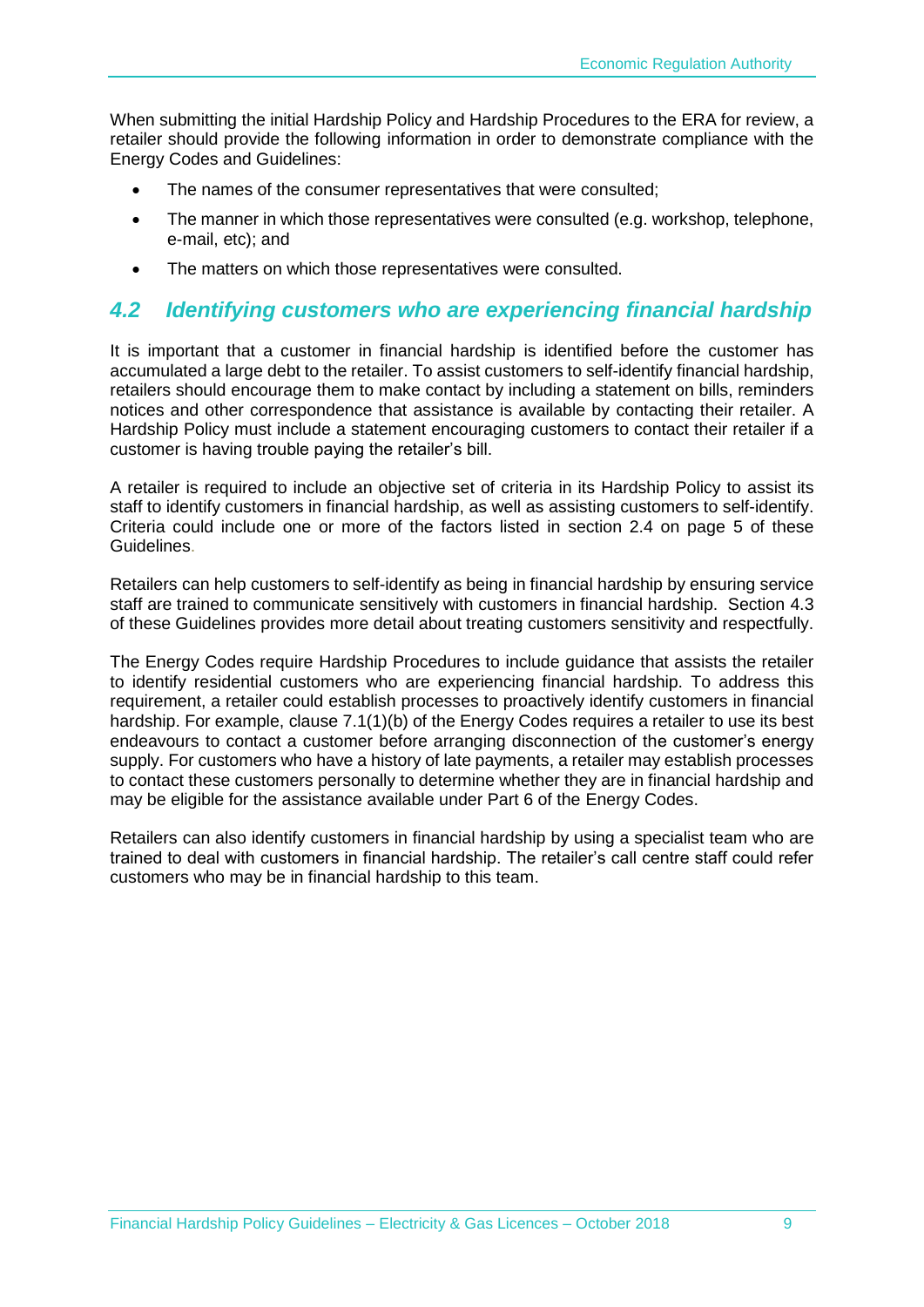The requirements for a Hardship Policy and Hardship Procedures about identifying customers in financial hardship are set out below.

| Identifying customers in financial hardship |                                                                                                                                       |                                        |  |  |
|---------------------------------------------|---------------------------------------------------------------------------------------------------------------------------------------|----------------------------------------|--|--|
| <b>Document:</b>                            | <b>Requirement</b>                                                                                                                    | <b>Energy Code</b><br><b>Reference</b> |  |  |
| Hardship<br>Policy                          | Include a statement encouraging customers to<br>contact their retailer if a customer is having<br>trouble paying the retailer's bill. | Clause 6.10(2)(b)                      |  |  |
|                                             | Include an objective set of hardship indicators.                                                                                      | Clause 6.10(2)(e)                      |  |  |
| Hardship<br>Procedures                      | Include guidance that assists the retailer in<br>identifying residential customers who are<br>experiencing financial hardship.        | Clause<br>6.10(3)(d)(i)                |  |  |

# <span id="page-11-0"></span>*4.3 Treating customers sensitively and respectfully*

Customers in financial hardship may find it difficult to discuss their financial problems with their retailer for a variety of reasons. Customers who put off contacting their retailer are more likely to accumulate large debts than those who contact their retailer early on. It is not in the customer's or the retailer's best interest for this to occur. A customer is more likely to contact their retailer early on if the customer feels that they will be respected and listened to without judgement. It is important that retailers treat their customers sensitively and respectfully.

As discussed in Section 4.9, retailers are required to train staff on how financial hardship affects customers and how to communicate with customers in financial hardship. This training could include some of the cultural and social issues to consider when dealing with disadvantaged customers.

The requirement for a Hardship Policy about treating customers sensitively and respectfully is set out below.

| Treating customers sensitively and respectfully |                                                                                                          |                                        |  |
|-------------------------------------------------|----------------------------------------------------------------------------------------------------------|----------------------------------------|--|
| <b>Document:</b>                                | <b>Requirement</b>                                                                                       | <b>Energy Code</b><br><b>Reference</b> |  |
| <b>Hardship</b><br>Policy                       | Include a statement advising that the retailer will treat<br>all customers sensitively and respectfully. | Clause $6.10(2)(c)$                    |  |

# <span id="page-11-1"></span>*4.4 Reduction and/or waiver of fees, charges and debt*

Clause 6.6(1) of the Energy Codes requires a retailer to give reasonable consideration to a request by a customer, or a relevant consumer representative, for a reduction of the customer's fees, charges and debt. Further, subclause (2) requires the retailer to refer to "the hardship procedures referred to in clause 6.10(3)" when giving "reasonable consideration" under subclause (1).

It is important that Hardship Procedures address the reduction or waiver of fees, charges *and* debt; not just one or two of these three components.

#### *Circumstances that may warrant a reduction of waiver*

A retailer should consider clarifying within its Hardship Policy when a customer may be eligible for a reduction and/or waiver of fees, charges and debt. For example, a retailer could indicate in its Hardship Policy that it will generally waive a debt if death, spousal separation or domestic violence causes financial hardship.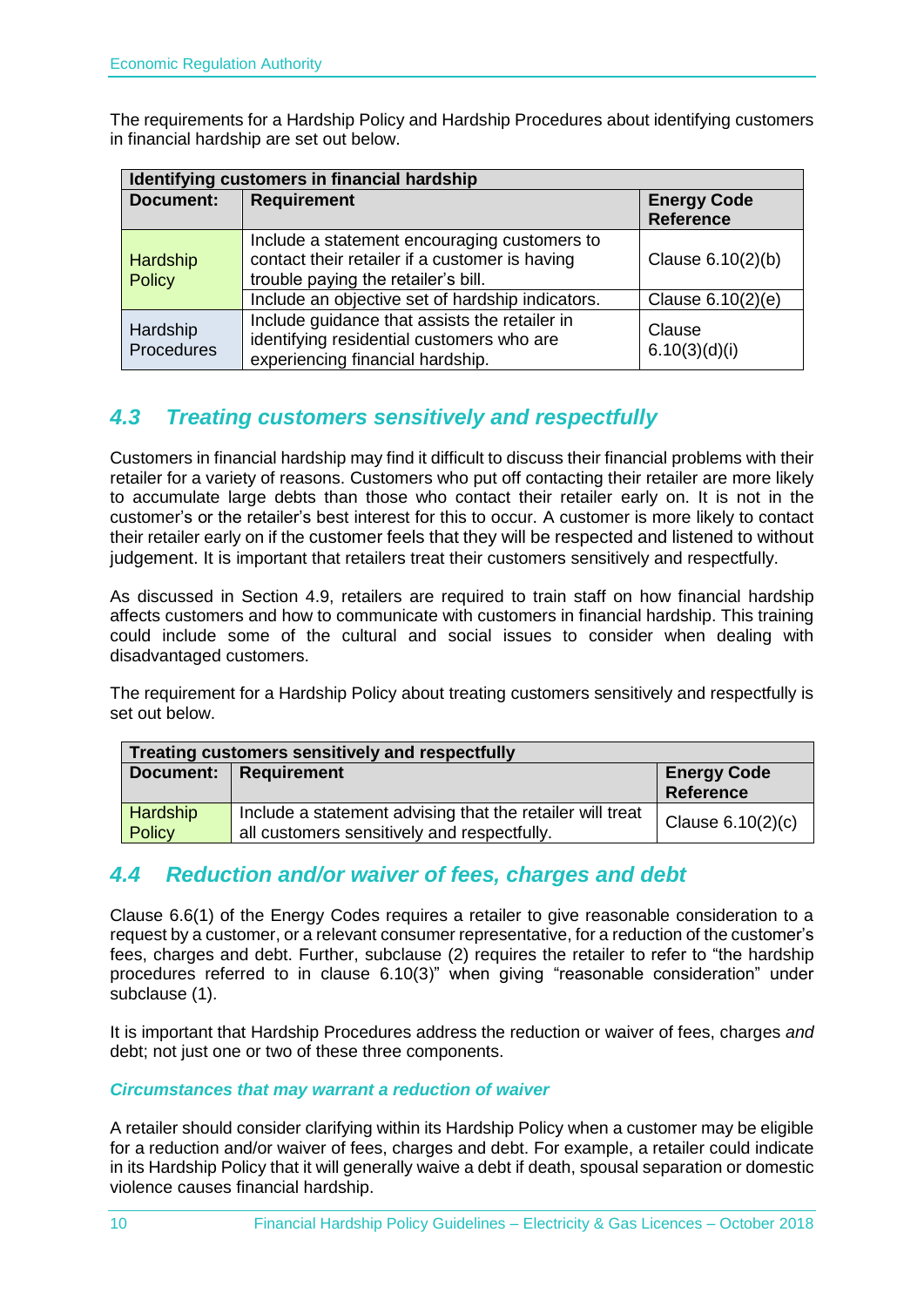#### *Types of fees, charges and debt that may be reduced or waived*

As a minimum, a Hardship Policy should specify that a customer will not be charged a late payment fee if the customer has been assessed by the retailer as being in financial hardship (as required under clause 5.6(1)(d) of the Energy Codes).

A retailer should consider specifying within its Hardship Policy what other fees, charges and debt it may consider reducing or waiving. For example, a Hardship Policy could provide for reconnection and/or disconnection fees to be waived for customers in financial hardship.

#### *Manner in which fees, charges and debt may be reduced or waived*

Fees, charges and debt may be waived in full or partially. A retailer may also make the waiver of fees, charges and debt conditional upon the customer meeting certain conditions. Hardship Procedures should set out the manner and conditions under which a retailer may reduce and/or waive fees, charges and debt.

For example, a retailer could offer to match any payments a customer makes towards an outstanding debt, or agree to waive the debt once the customer has repaid a certain percentage of the debt.

The requirements for a Hardship Policy and Hardship Procedures about the reduction/waiver of fees, charges and debt are set out in the table below.

| Statement that a retailer may reduce/waive debt |                                                                                                                                                                                                             |                                        |  |  |
|-------------------------------------------------|-------------------------------------------------------------------------------------------------------------------------------------------------------------------------------------------------------------|----------------------------------------|--|--|
| <b>Document:</b>                                | <b>Requirement</b>                                                                                                                                                                                          | <b>Energy Code</b><br><b>Reference</b> |  |  |
| Hardship<br><b>Policy</b>                       | Include a statement that a retailer may reduce<br>and/or waive fees, charges and debt.                                                                                                                      | Clause 6.10(2)(d)                      |  |  |
|                                                 | Include guidance on the reduction and/or waiver of<br>fees, charges and debt.                                                                                                                               |                                        |  |  |
| Hardship<br>Procedures                          | [NOTE: For guidance on the information a retailer should<br>include in its Hardship Procedures to demonstrate compliance<br>with this requirement, see the bullet points on page 14 (after<br>this table).] | Clause $6.10(3)(d)(iv)$                |  |  |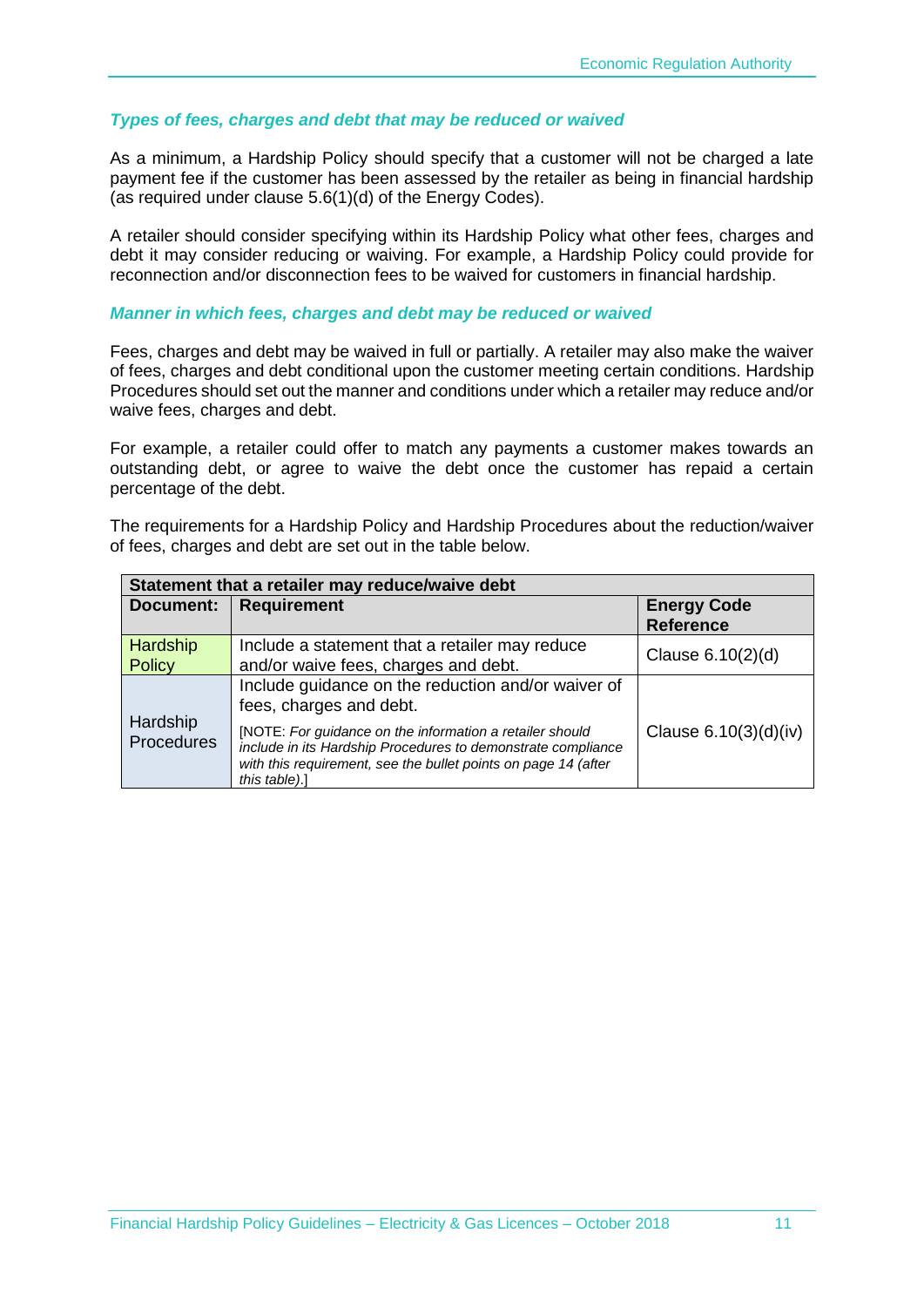When submitting Hardship Procedures to the ERA for review, a retailer should provide the following in order to demonstrate compliance with the Energy Codes and Guidelines:

- The circumstances under which the retailer will consider reducing and/or waiving fees, charges and debt;
- The types of fees, charges and debt that the retailer will consider reducing or waiving; and
- The manner in which fees, charges and debt may be reduced or waived.

# <span id="page-13-0"></span>*4.5 Recovery of debt*

Clauses 7.1 to 7.3 of the Energy Codes set out the requirements a retailer must meet prior to disconnecting a customer for failing to pay a bill. These requirements will generally also apply to the recovery of debt. For example, before disconnecting a customer for failing to pay a bill the retailer must give the customer at least a reminder notice and disconnection warning.

As noted previously, a retailer must not commence proceedings for the recovery of debt from a financial hardship customer who continues to make payments under an alternative payment arrangement (clause 5.8(1) of the Energy Codes). The requirements of clause 5.8 also apply if a retailer outsources the recovery of its debt to a debt collection agency.

If a retailer refers debt to a debt collection agency, the Hardship Policy should advise customers that their debt may be collected by a debt collection agency and whether this may result in additional fees for the customer.

The requirements for a Hardship Policy and Hardship Procedures on debt recovery are set out in the table below.

| Statement that a retailer may reduce/waive debt |                                                                                                                                                       |                                        |  |  |  |
|-------------------------------------------------|-------------------------------------------------------------------------------------------------------------------------------------------------------|----------------------------------------|--|--|--|
| <b>Document:</b>                                | <b>Requirement</b>                                                                                                                                    | <b>Energy Code</b><br><b>Reference</b> |  |  |  |
| Hardship<br>Policy                              | Include wording to advise customers that additional<br>fees may be incurred if a retailer refers debt to debt<br>collection agencies (if applicable). | Guideline<br>requirement               |  |  |  |
| Hardship<br>Procedures                          | Include guidance on the recovery of debt.                                                                                                             | Clause $6.10(3)(d)(v)$                 |  |  |  |

# <span id="page-13-1"></span>*4.6 Suspension of disconnection and debt recovery procedures*

Hardship Procedures must include guidance on the suspension of disconnection and debt recovery procedures (clause 6.10(3)(d)(iii) of the Energy Codes).

The Hardship Policy should specify that the customer may request a temporary suspension of disconnection and debt recovery procedures. Further, a retailer must not unreasonably deny such a request if the customer demonstrates to the retailer that the customer has made an appointment with a relevant consumer representative to assess the customer's capacity to pay (clause 6.2(2) of the Energy Codes).

In the interests of transparency, a retailer should consider providing further guidance in its Hardship Policy about how a customer may demonstrate that they have an appointment with a relevant consumer representative. For example, a retailer should consider if it will accept a customer's verbal confirmation of an appointment. A retailer should also consider providing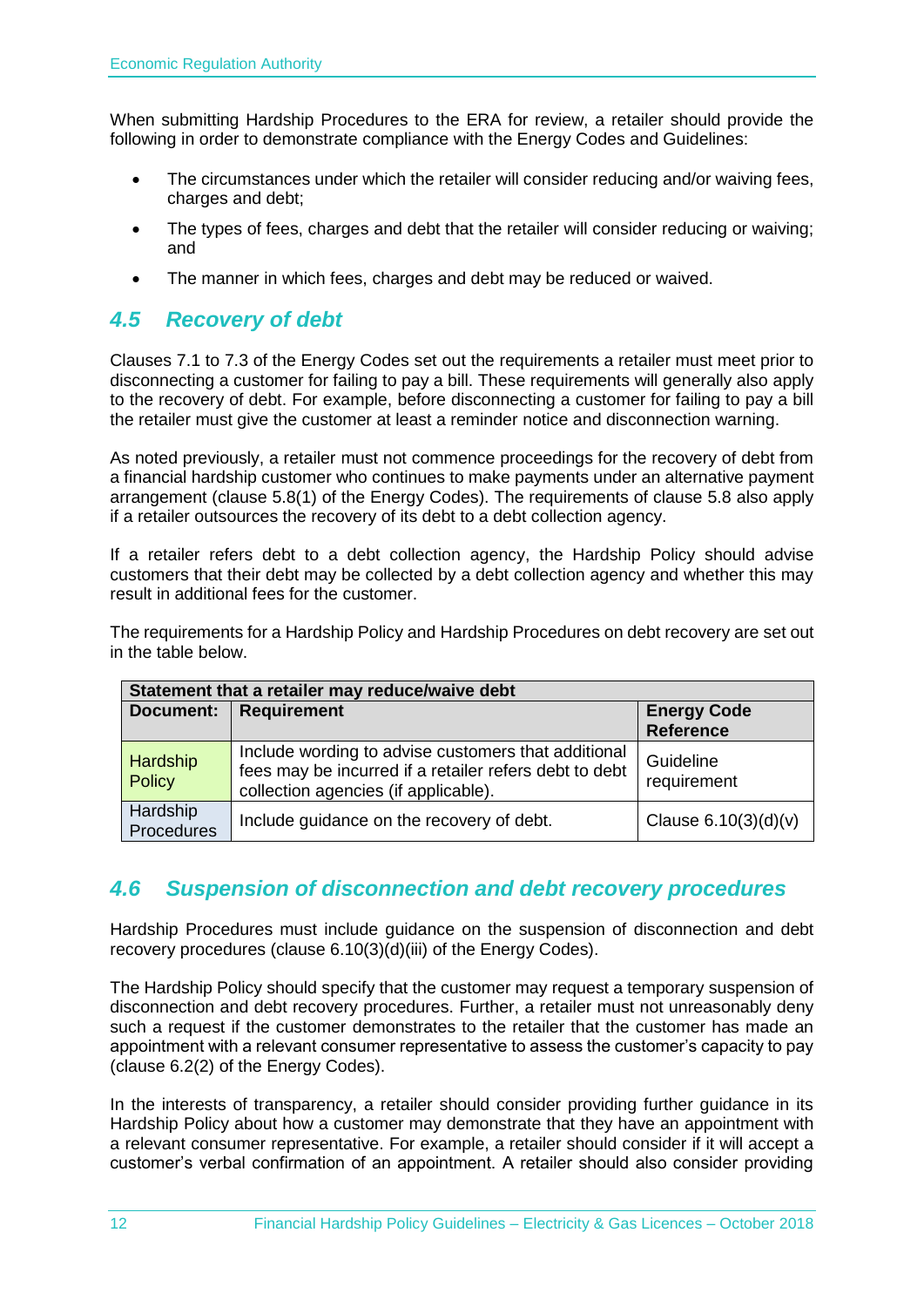guidance about the circumstances under which the retailer could deny a request for a temporary suspension of actions.

The Hardship Policy should specify that a retailer will suspend any disconnection if a hardship customer has accepted the retailer's offer of an alternative payment arrangement, and has used reasonable endeavours to settle the debt before the deadline specified in the retailer's disconnection warning (as required under clause 7.2(1)(b) of the Energy Codes).

If a retailer requires a customer to "use reasonable endeavours to settle the debt" before disconnection procedures will be suspended, the retailer should provide further guidance in the Hardship Policy on what is meant by "reasonable endeavours", and how a customer will meet the requirement to use "reasonable endeavours".

A retailer may not commence proceedings to recover debt from a customer who is experiencing payment difficulties or financial hardship and who continues to make payments under an alternative payment arrangement (clause 5.8(1) of the Energy Codes).

The requirement for Hardship Procedures on the suspension of disconnection and debt recovery procedures is set out in the table below.

| Suspension of disconnection and debt recovery procedures |                                                                                                                                                                                                                                                                                                                                              |                                        |  |  |  |
|----------------------------------------------------------|----------------------------------------------------------------------------------------------------------------------------------------------------------------------------------------------------------------------------------------------------------------------------------------------------------------------------------------------|----------------------------------------|--|--|--|
| <b>Document:</b>                                         | <b>Requirement</b>                                                                                                                                                                                                                                                                                                                           | <b>Energy Code</b><br><b>Reference</b> |  |  |  |
|                                                          | Include a statement that if a customer is<br>experiencing payment problems, they can request<br>a temporary suspension of actions.                                                                                                                                                                                                           | Guideline<br>requirement               |  |  |  |
| Hardship<br><b>Policy</b>                                | Include a statement that any disconnection<br>procedures will be suspended if a hardship<br>customer has accepted the retailer's offer for an<br>alternative payment arrangement, and has used<br>reasonable endeavours to settle the debt before<br>the expiry of the time frame specified by the retailer<br>in the disconnection warning. | Clause $7.2(1)(b)$                     |  |  |  |
| Hardship                                                 | Include guidance on the suspension of                                                                                                                                                                                                                                                                                                        | Clause $6.10(3)(d)(iii)$               |  |  |  |
| Procedures                                               | disconnection and debt recovery procedures.                                                                                                                                                                                                                                                                                                  |                                        |  |  |  |

# <span id="page-14-0"></span>*4.7 Overview of assistance*

Part 6 of the Energy Codes details a variety of forms of assistance that are available to customers who are in financial hardship, such as alternative payment arrangements, instalment plans, the suspension of disconnection and debt recovery procedures, and the possibility of the reduction or waiver of fees, charges and debt.

The requirements for a Hardship Policy to provide an overview of assistance are set out below.

| <b>Overview of Assistance</b> |                                                                                                                                                                                                                                                                     |                                        |  |  |  |
|-------------------------------|---------------------------------------------------------------------------------------------------------------------------------------------------------------------------------------------------------------------------------------------------------------------|----------------------------------------|--|--|--|
| Document:                     | <b>Requirement</b>                                                                                                                                                                                                                                                  | <b>Energy Code</b><br><b>Reference</b> |  |  |  |
| Hardship<br><b>Policy</b>     | Include an overview of the assistance available to<br>customers in financial hardship or payment<br>difficulties in accordance with Part 6 of the Energy<br>Codes (other than the retailer's requirement to<br>advise the customer of the ability to pay in advance | Clause $6.10(2)(f)$                    |  |  |  |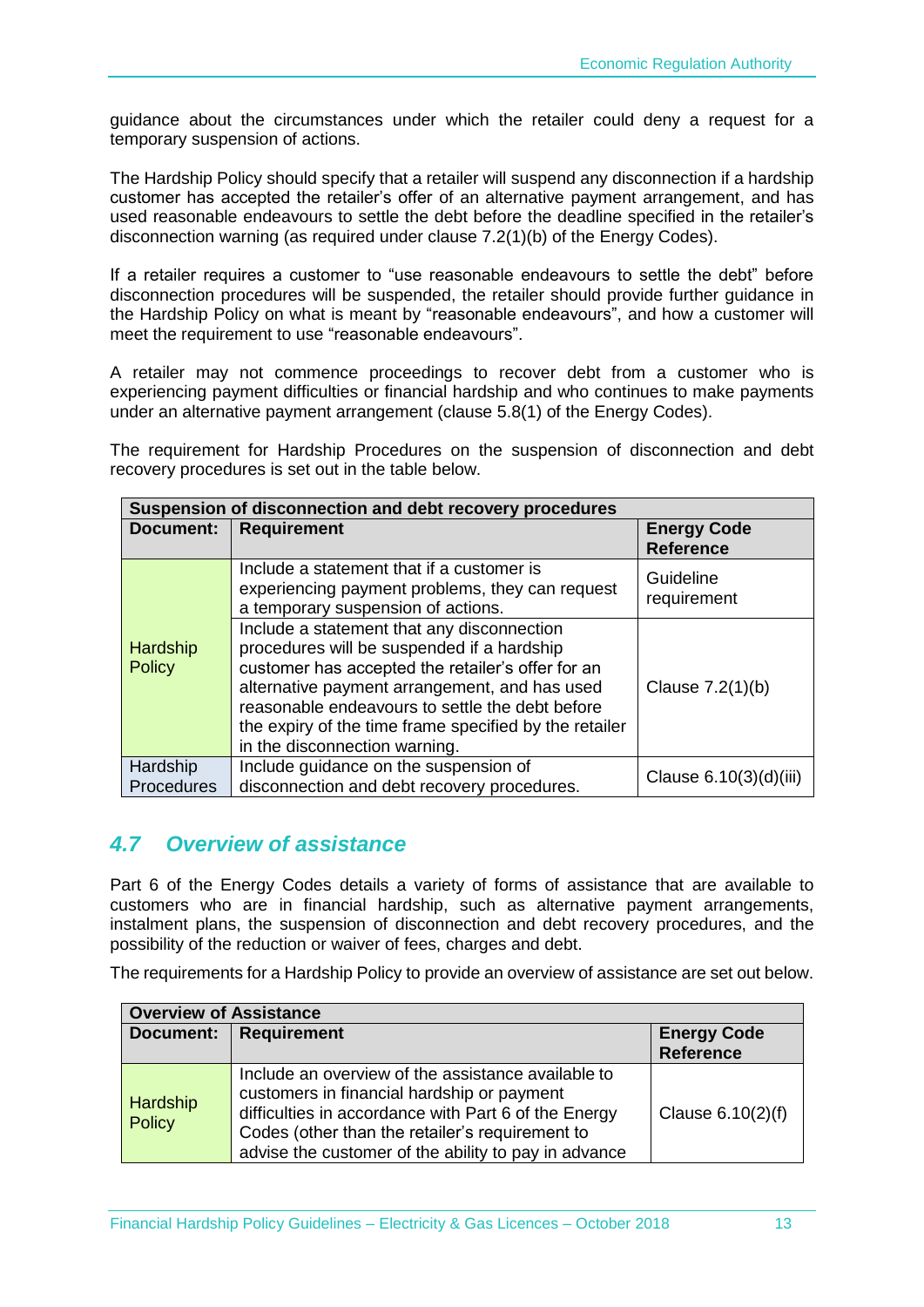| and the matters referred to in clauses $6.8(a)$ , (b) and<br>$(d)$ ).                                           |  |
|-----------------------------------------------------------------------------------------------------------------|--|
| Include a statement that the retailer offers residential<br>customers the right to pay their bill by Centrepay. |  |
| Include a statement that the retailer is able to provide                                                        |  |
| further detail of assistance available to customers in                                                          |  |
| financial hardship or payment difficulties in                                                                   |  |
| accordance with Part 6 upon request.                                                                            |  |

# <span id="page-15-0"></span>*4.8 Concessions and grants*

Energy concessions are available to holders of certain concession cards in both electricity and gas. For administrative reasons, these concessions are applied to a customer's electricity account only by electricity retailers (as opposed to gas retailers) and customers need to register their details with electricity retailers to have the concessions applied to gas as well as electricity.

The Government's Hardship Utility Grant Scheme (HUGS) provides grants to customers in financial hardship to assist them to pay their outstanding energy debts. An application for a HUGS grant is made through the customer's retailer.

Although many holders of a concession card will not be in financial hardship, it is likely that a large percentage of customers in financial hardship will hold or be eligible for a concession card. Concessions and grants can reduce a customer's bill and assist the customer to stay connected to energy supply.

It is therefore important that customers in financial hardship are advised of the availability of concessions and grants. To this end, the Energy Codes require retailers to advise customers in financial hardship of any concessions and grants available to the customer.

The requirement for a Hardship Policy to provide information about concessions is set out in the table below.

| <b>Concessions and grants</b> |                                                                                                                                                                                                      |                                        |  |  |
|-------------------------------|------------------------------------------------------------------------------------------------------------------------------------------------------------------------------------------------------|----------------------------------------|--|--|
| Document:                     | <b>Requirement</b>                                                                                                                                                                                   | <b>Energy Code</b><br><b>Reference</b> |  |  |
| <b>Hardship Policy</b>        | Include an overview of any concessions that<br>may be available to the retailer's customers.<br>Note: the definition of 'concession' in the code<br>& compendium includes concessions and<br>grants. | Clause $6.10(2)(q)$                    |  |  |

# <span id="page-15-1"></span>*4.9 Training of staff*

The Energy Codes require Hardship Procedures to provide for the training of staff, including call centre staff, all subcontractors employed to engage with customers experiencing financial hardship and field officers.<sup>8</sup>

<sup>8</sup> Paragraph (i) of clause 6.10(3)(b).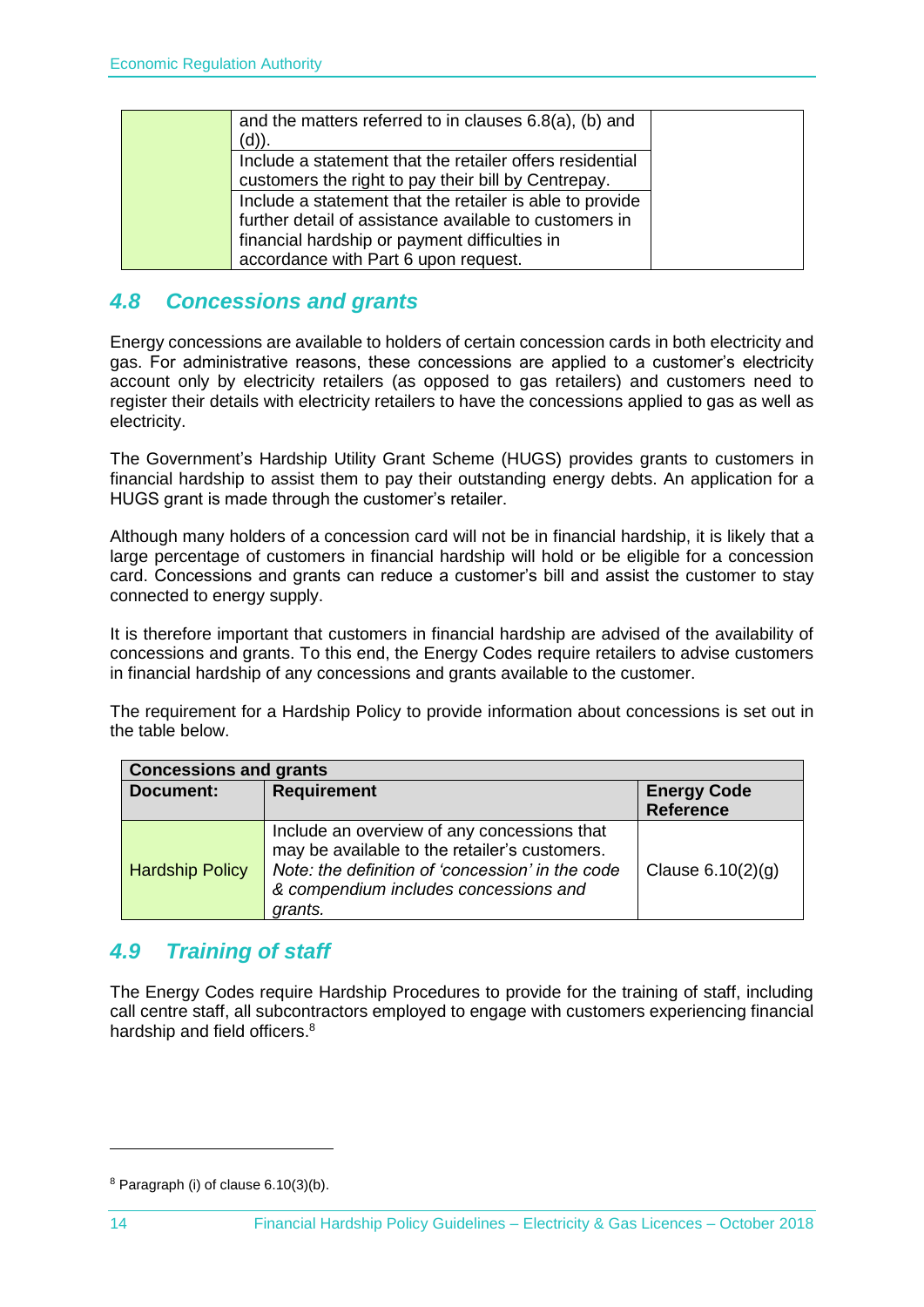Comprehensive training should be provided to the staff listed in clause 6.10(3)(b)(i). However, all levels of a retailer's business will benefit from training in hardship matters and retailers should consider whether some general awareness training should be provided to all staff.

A Hardship Policy and Hardship Procedures are most likely to succeed if senior management's commitment to the training program is clearly communicated to the organisation.

#### *Content of training*

Staff training must focus on financial hardship and its effects, and how to deal with customers in a sensitive and respectful manner (see section 4.3 of these Guidelines for further detail).

As a minimum, training should be provided to front-line staff (such as staff in call centres and credit departments) on the retailer's obligations in Part 6 of the Energy Codes. This includes, for example, granting a temporary suspension of actions, offering alternative payment arrangements, giving consideration to reducing fees, charges or debt, and providing information to customers.

Training should also address the main cultural and social issues for significant customer groups, help staff to develop communication skills for engaging with customers in financial hardship, and enable staff to educate customers by providing basic energy saving tips, information on energy audits, concessions, rebates, Centrelink benefits and budgeting.

Training provided to staff that do not directly deal with customers in financial hardship could be of a more general nature.

#### *Timing of training*

Training of front-line staff should preferably occur before, or at least as soon as possible after, an employee is engaged in a position that requires them to interact with customers in financial hardship.

Retailers should also consider what refresher training should be provided and how often it is appropriate to provide such training.

#### *Development of training*

Retailers should consider consulting consumer representatives when developing some of their training packages. Consulting consumer representatives may be particularly valuable when developing training on how financial hardship affects customers, how to communicate with customers in financial hardship, and some of the main cultural and social issues to consider when dealing with disadvantaged customers.

| <b>Staff training</b>         |                                                                                                                                                                                                                                                                                                                                                                                                 |                                        |  |  |
|-------------------------------|-------------------------------------------------------------------------------------------------------------------------------------------------------------------------------------------------------------------------------------------------------------------------------------------------------------------------------------------------------------------------------------------------|----------------------------------------|--|--|
| Document:                     | <b>Requirement</b>                                                                                                                                                                                                                                                                                                                                                                              | <b>Energy Code</b><br><b>Reference</b> |  |  |
| Hardship<br><b>Procedures</b> | Provide for the training of staff including call centre<br>staff, all subcontractors employed to engage with<br>customers experiencing financial hardship and field<br>officers.<br>[NOTE: For guidance on the information a retailer should<br>include in its Hardship Procedures to demonstrate compliance<br>with this requirement, see the bullet points on page 18 (after<br>this table).] | Clause $6.10(3)(b)(i)$                 |  |  |

The staff training requirements that must be in Hardship Procedures are set out in the table below.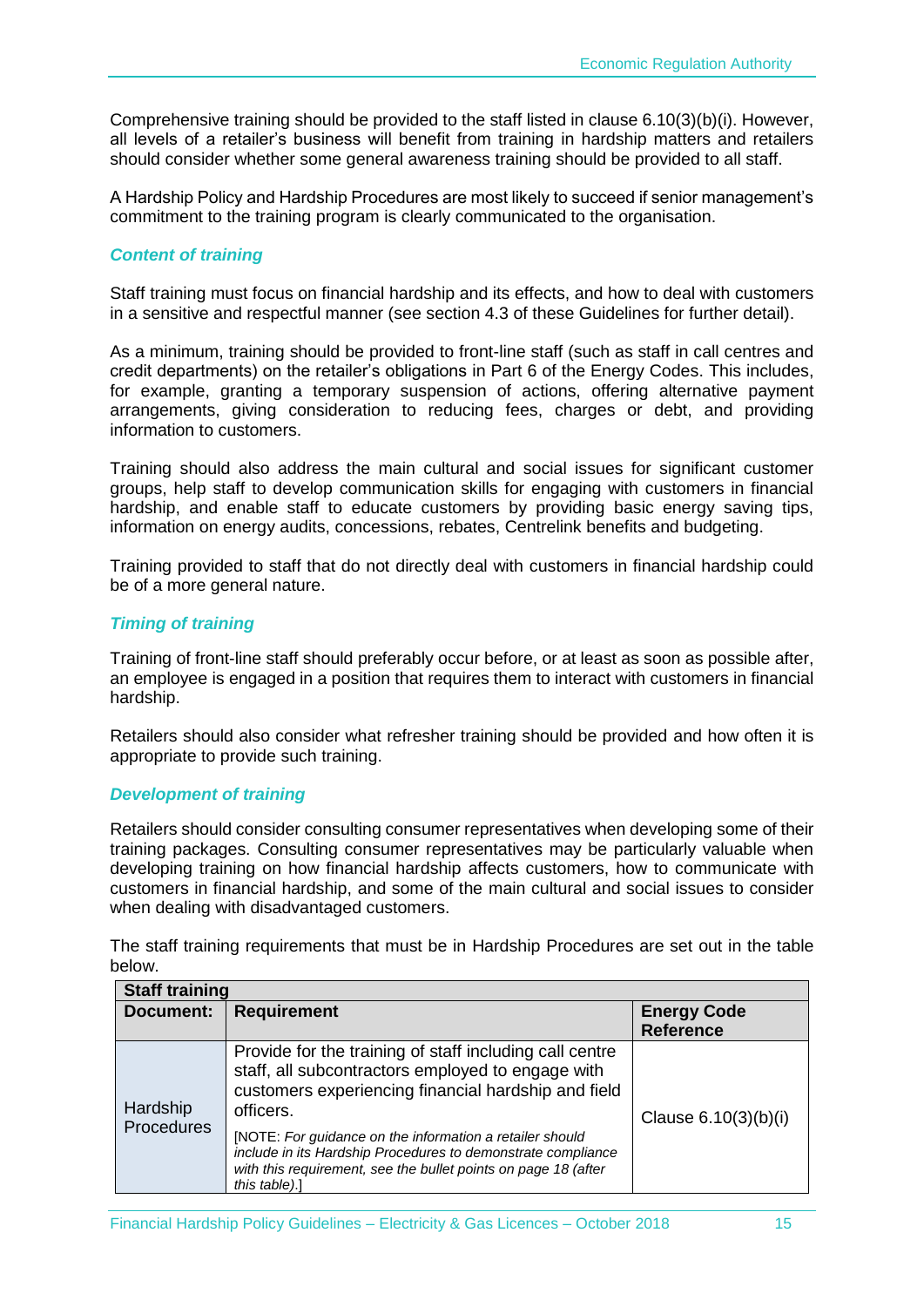| Provide for the training of staff on issues related to<br>financial hardship and its impacts, and how to deal<br>with customers sensitively and respectfully.<br>[NOTE: For guidance on the information a retailer should<br>include in its Hardship Procedures to demonstrate compliance<br>with this requirement, see the bullet points on page 18 (after | Clause $6.10(3)(b)(ii)$ |
|-------------------------------------------------------------------------------------------------------------------------------------------------------------------------------------------------------------------------------------------------------------------------------------------------------------------------------------------------------------|-------------------------|
| this table).]                                                                                                                                                                                                                                                                                                                                               |                         |

When submitting Hardship Procedures to the ERA for review, a retailer should provide the following in order to demonstrate compliance with the Energy Codes and Guidelines:

- A short description of the training provided by the retailer to its staff;
- A general description of the staff that have received training over the past 12 months (e.g. call centre staff, contractors, senior management, etc.) and how often that training has been provided; and
- Information on whether any consumer representatives were consulted on the development of any of the training packages and, if so, which representatives were consulted.

# <span id="page-17-0"></span>*4.10 Instalment plans: Assessing usage needs and capacity to pay*

Clause 6.1(1)(a) of the Energy Codes requires a retailer to assess whether a residential customer is experiencing payment difficulties or financial hardship within five business days of being informed by a customer that they are experiencing payment problems. If the retailer determines that the customer is experiencing payment difficulties or financial hardship, it must offer the customer additional time to pay the bill and an instalment plan.

#### *Determining the conditions of an instalment plan*

A retailer's Hardship Procedures must include guidance that assists the retailer to determine a residential customer's usage needs and capacity to pay when determining the conditions of an instalment plan. A retailer should ask a customer how much they can afford to pay and determine a realistic payment plan based on the customer's circumstances. A retailer should be aware that some customers may commit to repaying more than they can afford because they are anxious to either avoid disconnection or to be reconnected to supply.

Retailers have legitimate commercial objectives, and a Hardship Policy should not allow customers to avoid their financial obligations to the retailer. However, where a customer in financial hardship has a large debt, the customer is unlikely to meet their commitments under a payment plan if a large payment is required upfront followed by substantial instalments in quick succession. Repaying a large debt within a short timeframe is usually impossible for people in financial hardship. Any payment plan that over-commits a customer is unlikely to succeed and may result in the customer being disconnected. For this reason, it is recommended that retailers involve the customer and, if applicable, their financial counsellor, in setting a payment plan.

#### *Assessment made by a financial counsellor*

If the customer has seen a financial counsellor, the retailer should consider the financial counsellor's assessment of the customer's usage needs and capacity to pay. Financial counsellors help each client in financial hardship develop a budget and assess a customer's capacity to pay. Part 6 of the Energy Codes therefore provides that a retailer must give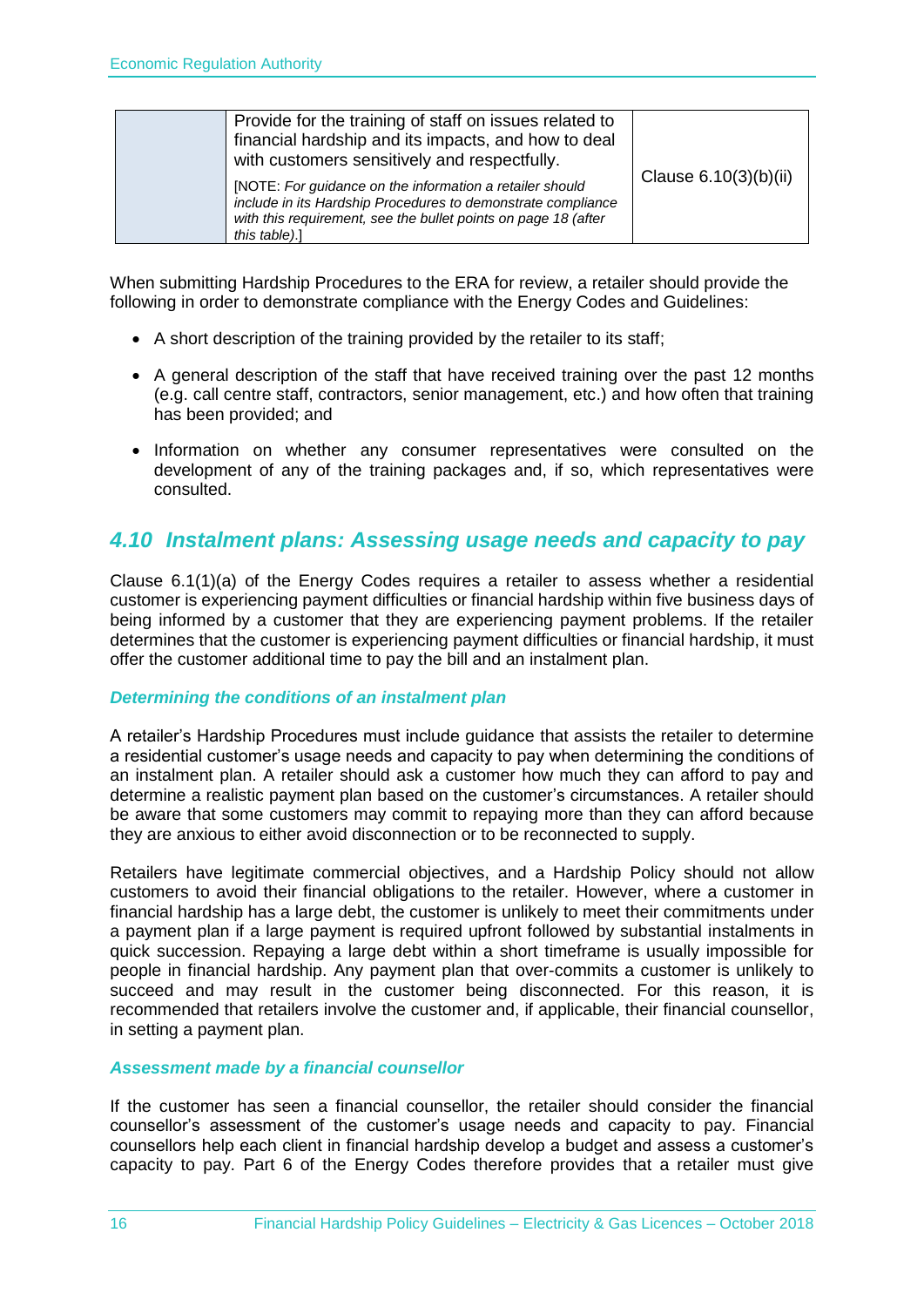reasonable consideration to advice given (if any) by a relevant consumer representative when assessing a customer's financial situation (clause 6.1).

A retailer may further adopt an assessment carried out by a relevant consumer representative for the purposes of clause  $6.1(1)(a)$ .<sup>9</sup> Where an assessment is to be provided by a relevant consumer representative organisation, a retailer should provide the representative with any relevant information on the customer's financial situation (subject to privacy and customer consent requirements).

#### *Empowering staff to negotiate payment plans with customers*

A retailer's staff should be empowered to negotiate and agree on appropriate measures for customers. Staff should be aware of the agencies to which customers in financial hardship can be referred for further advice, along with other services that may assist the customer in managing their future energy consumption and financial obligations. This may include offering payment options such as Centrepay and providing energy efficiency information.

The requirement for Hardship Procedures governing the conditions of an instalment plan is set out below.

| Determining a customer's usage needs and capacity to pay when determining the<br>conditions of an instalment plan |                                                                                                                                                                                                                                                        |                                        |  |  |  |
|-------------------------------------------------------------------------------------------------------------------|--------------------------------------------------------------------------------------------------------------------------------------------------------------------------------------------------------------------------------------------------------|----------------------------------------|--|--|--|
| Document:                                                                                                         | <b>Requirement</b>                                                                                                                                                                                                                                     | <b>Energy Code</b><br><b>Reference</b> |  |  |  |
| Hardship<br><b>Procedures</b>                                                                                     | Provide that, within five business days of being<br>informed by a residential customer that they are<br>experiencing payment problems, the retailer will<br>assess whether the customer is experiencing<br>payment difficulties or financial hardship. | Clause $6.1(1)(a)$                     |  |  |  |
|                                                                                                                   | Include guidance on how to determine a residential<br>customer's usage needs and capacity to pay when<br>determining the conditions of an instalment plan.                                                                                             | Clause<br>6.10(3)(d)(ii)               |  |  |  |
|                                                                                                                   | Provide that reasonable consideration is given to<br>advice given (if any) by a relevant consumer<br>representative.                                                                                                                                   | Clause $6.1(3)(b)$                     |  |  |  |

# <span id="page-18-0"></span>*4.11 Direct telephone number for credit management staff*

Clause 6.10(3)(e) of the Energy Codes requires a retailer's credit management staff have a direct telephone number, and that the number be provided to relevant consumer representatives.

There must be a direct telephone number for the retailer's credit management staff in order to assist communication between a retailer's credit management staff and relevant consumer representatives.

<sup>&</sup>lt;sup>9</sup> Clause 6.1(2),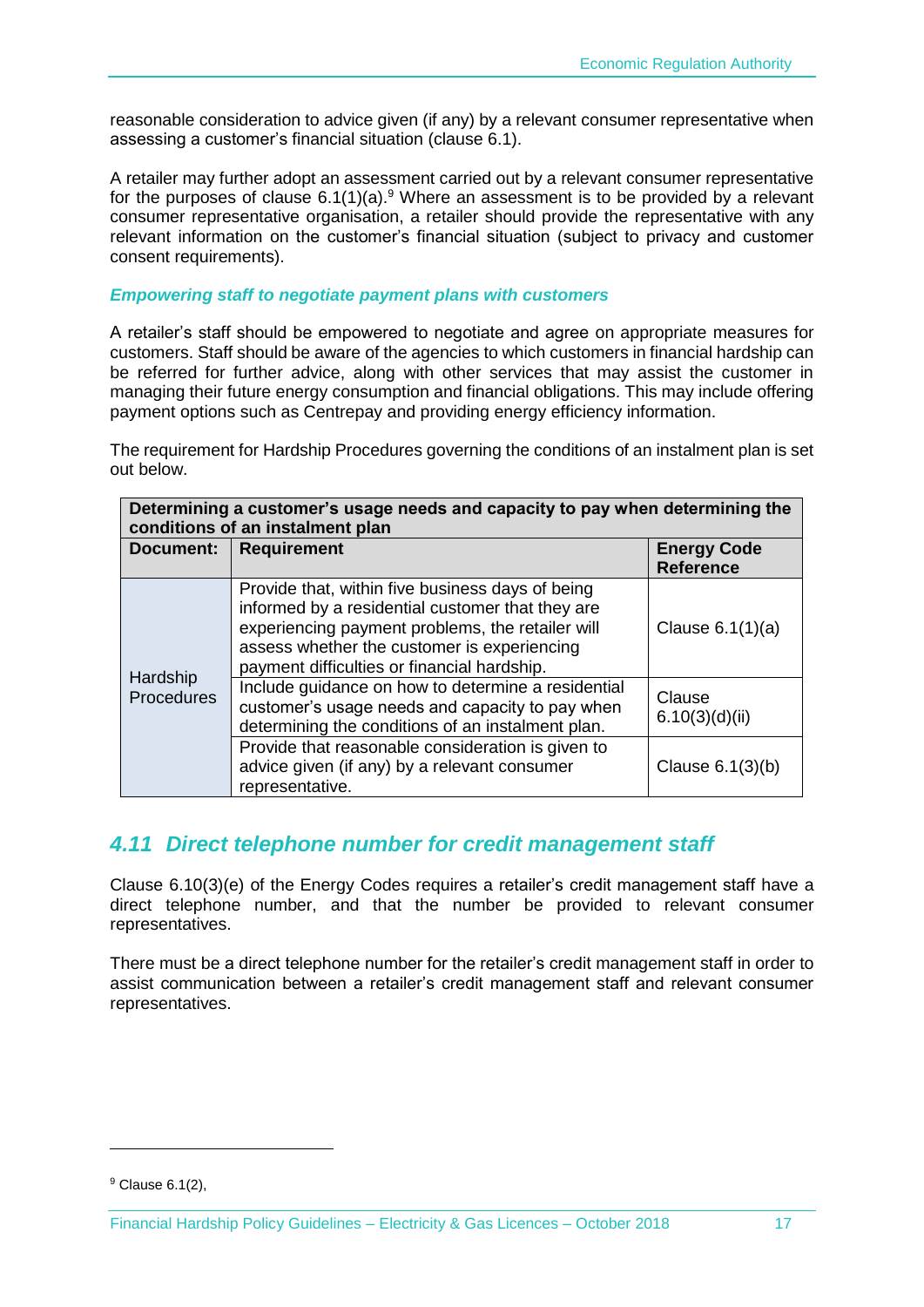The requirements for Hardship Procedures to include a retailer's contact details are set out below.

| Direct telephone number for a retailer's credit management staff |                                                                                                                                                                                               |                                        |  |  |
|------------------------------------------------------------------|-----------------------------------------------------------------------------------------------------------------------------------------------------------------------------------------------|----------------------------------------|--|--|
| Document:                                                        | <b>Requirement</b>                                                                                                                                                                            | <b>Energy Code</b><br><b>Reference</b> |  |  |
| Hardship<br>Procedures                                           | Require the retailer's credit management staff to<br>have a direct telephone number.                                                                                                          | Clause $6.10(3)(e)$                    |  |  |
|                                                                  | [NOTE: For guidance on the information a retailer should submit<br>to the Authority to demonstrate compliance with this<br>requirement, see the bullet points on page 20 (after this table).] |                                        |  |  |
| Hardship<br>Procedures                                           | Require the retailer's direct telephone number for<br>credit management staff to be provided to relevant<br>consumer representatives.                                                         | Clause $6.10(3)(e)$                    |  |  |
|                                                                  | [NOTE: For guidance on the information a retailer should submit<br>to the Authority to demonstrate compliance with this<br>requirement, see the bullet points on page 20 (after this table).] |                                        |  |  |

When submitting Hardship Procedures to the ERA for review, a retailer should provide the following in order to demonstrate compliance with the Energy Codes and Guidelines:

- Whether the retailer's credit management staff have a direct telephone number and, if so:
	- whether this number has been provided to relevant consumer representatives; and
	- if so, which representatives have been provided with it.

# <span id="page-19-0"></span>*4.12 Accessibility & Privacy*

Customers in financial hardship need to know their rights and responsibilities. Retailers should therefore actively promote awareness of their Hardship Policy to customers, relevant consumer representatives and other appropriate agencies.

Retailers must ensure that their Hardship Policy is available on their website. In any event, a retailer must provide a copy of the Hardship Policy (including by post at no charge upon request) to any customer or relevant consumer representative who requests a copy (clause 6.10(4) of the Energy Codes).

A hardship policy should be written in clear, simple and concise language and be in a format that makes it easy to understand (clause 10.9 of the Energy Codes).

Retailers are also required to make the Hardship Policy available in large print.

The availability of interpreter services for non-English speaking people and communications technology for the hearing and sight impaired is important so that all customers may understand the policy.

A hardship policy must specify how the retailer will treat the customer's information.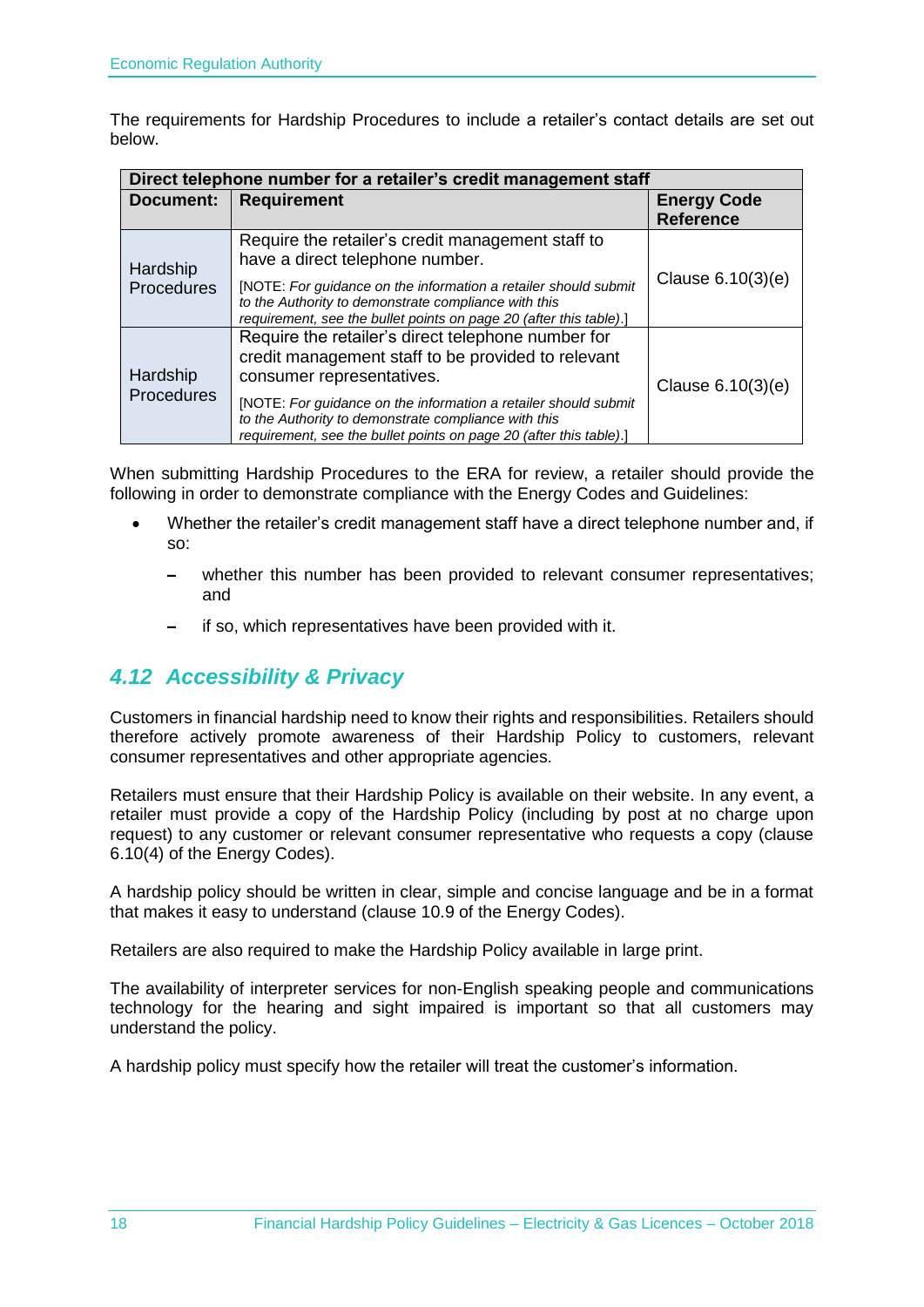The accessibility and privacy requirements for a Hardship Policy are set out in the table below.

| <b>Accessibility and privacy</b> |                                                                                                                                                                                                                                          |                                        |  |  |  |
|----------------------------------|------------------------------------------------------------------------------------------------------------------------------------------------------------------------------------------------------------------------------------------|----------------------------------------|--|--|--|
| Document:                        | Requirement                                                                                                                                                                                                                              | <b>Energy Code</b><br><b>Reference</b> |  |  |  |
|                                  | Include the National Interpreter Symbol with the<br>words "Interpreter Services".                                                                                                                                                        | Clause 6.10(2)(h)(i)                   |  |  |  |
|                                  | Include information on the availability of<br>independent multi-lingual services.                                                                                                                                                        | Clause 6.10(2)(h)(ii)                  |  |  |  |
|                                  | Include information on the availability of TTY<br>services.                                                                                                                                                                              | Clause 6.10(2)(h)(iii)                 |  |  |  |
| Hardship<br><b>Policy</b>        | Available on the retailer's website.<br>[NOTE: For guidance on the information a retailer should<br>submit to the Authority to demonstrate compliance with this<br>requirement, see the bullet points on page 21 (after this<br>table).] | Clause 6.10(2)(i)                      |  |  |  |
|                                  | Available in large print copies.                                                                                                                                                                                                         | Clause $6.10(2)(j)$                    |  |  |  |
|                                  | Include a statement specifying how the retailer<br>will treat information disclosed by the customer to<br>the retailer and information held by the retailer in<br>relation to the customer.                                              | Clause 6.10(2)(k)                      |  |  |  |
|                                  | Written in clear, simple and concise language and<br>is in a format that makes it easy to understand.                                                                                                                                    | Clause 10.9                            |  |  |  |

When submitting a Hardship Policy to the ERA for review, a retailer should provide the following information in order to demonstrate compliance with the Energy Codes and Guidelines:

- Confirmation that the Hardship Policy is available on the retailer's website; and
- The format in which the Hardship Policy is available to customers (e.g. hard copy, electronic format, large print etc).

When submitting Hardship Procedures to the ERA for review, a retailer may consider providing the following additional information:

 How the retailer promotes awareness of the Hardship Policy to its customers and other appropriate agencies (e.g. by including a statement on the bill or reminder notices, targeted mail distribution, provision of information to seminars and training events, and liaison with consumer representative organisations).

# <span id="page-20-0"></span>*4.13 Complaints handling*

Part 12 of the Energy Codes requires retailers to have a complaints handling process. It would be useful if information on the retailer's complaints handling process and relevant contact information were included in the Hardship Policy. Such information would assist customers who wish to lodge a complaint about any of the retailer's obligations under Part 6 of the Energy Codes, such as a retailer's assessment of the customer's capacity to pay, the payment arrangement offered, etc.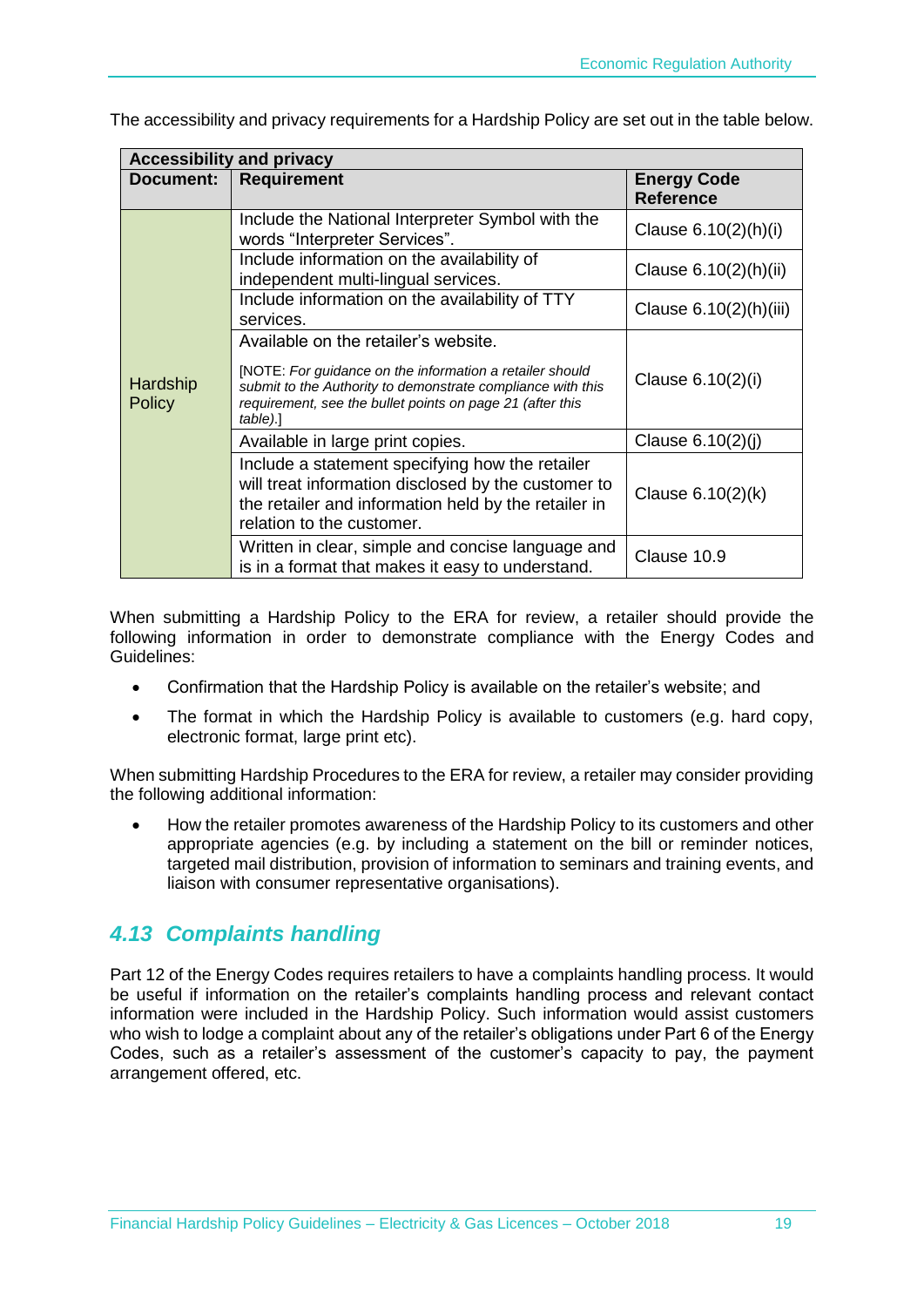The complaints handling requirement for a Hardship Policy is set out in the table below:

| <b>Complaints handling</b> |                                                                                                                                                                                   |                                        |  |  |  |
|----------------------------|-----------------------------------------------------------------------------------------------------------------------------------------------------------------------------------|----------------------------------------|--|--|--|
| <b>Document:</b>           | <b>Requirement</b>                                                                                                                                                                | <b>Energy Code</b><br><b>Reference</b> |  |  |  |
| Hardship<br>Policy         | Policy to include information regarding the<br>retailer's complaints handling process, including<br>the retailer's contact details and the Energy<br>Ombudsman's contact details. | Guideline<br>requirement               |  |  |  |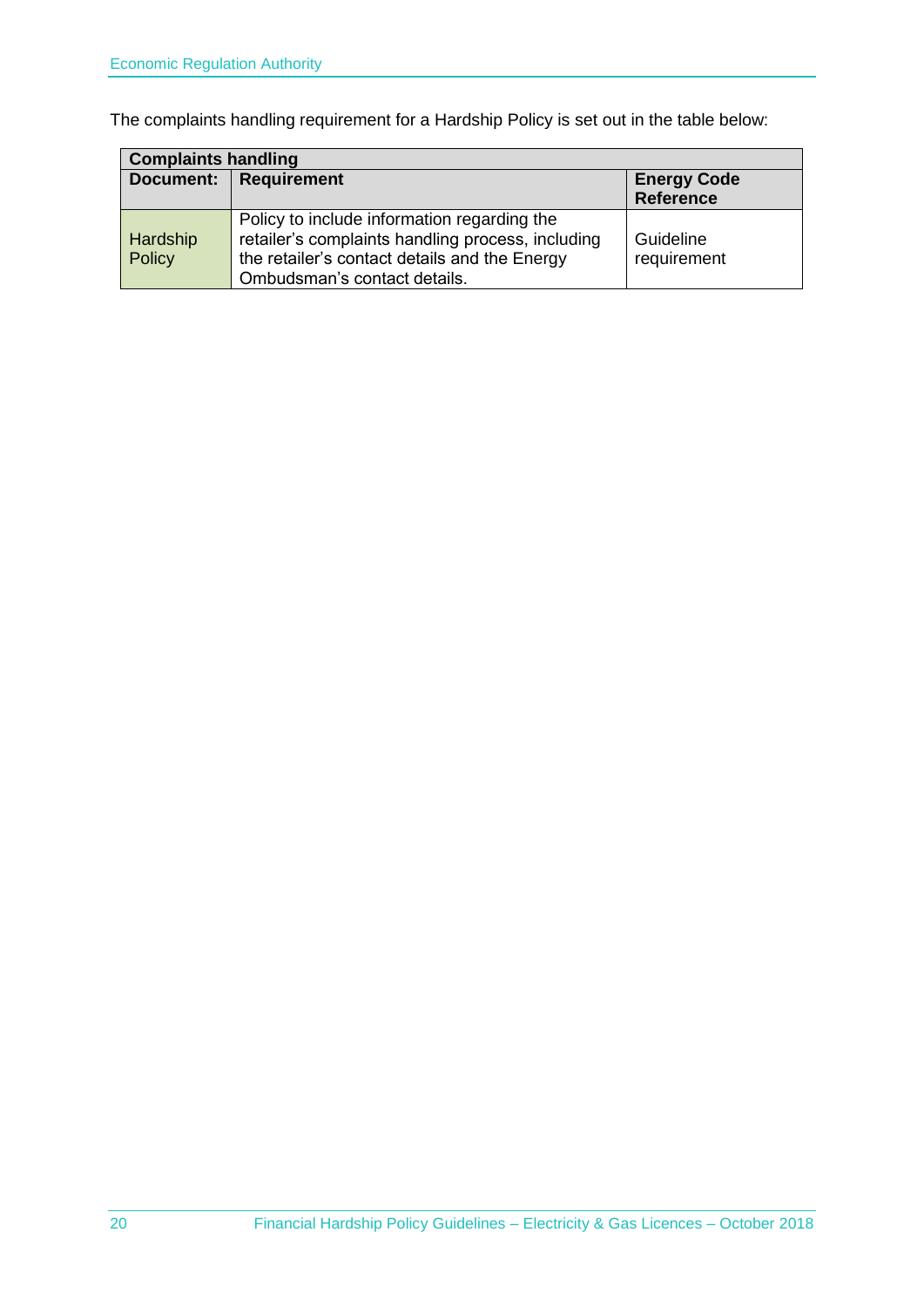# **Appendix A – Hardship Policy Checklist**

Before submitting a copy of an initial or reviewed Hardship Policy, a retailer should review it against the following requirements. Unless all answers in the checklist column are marked with a 'Yes', it is unlikely the Hardship Policy will be compliant with the Energy Codes and Guidelines.

| <b>Checklist</b><br>reference<br>number | Page no. in<br><b>Guidelines</b> | <b>Energy</b><br><b>Codes</b><br><b>Clause</b> | <b>Requirements</b>                                                                                                                                                                                                                                                                                                                                      | <b>Checklist</b> |
|-----------------------------------------|----------------------------------|------------------------------------------------|----------------------------------------------------------------------------------------------------------------------------------------------------------------------------------------------------------------------------------------------------------------------------------------------------------------------------------------------------------|------------------|
|                                         |                                  | Clause                                         | Hardship Policy was developed in consultation with<br>relevant consumer representatives.                                                                                                                                                                                                                                                                 |                  |
| $A1*$                                   | 8                                | 6.10(2)(a)                                     | [NOTE: For guidance on the information a retailer should<br>submit to the Authority to demonstrate compliance with<br>this requirement, see the bullet points on page 11.]                                                                                                                                                                               | Yes / No         |
| A2                                      | 10                               | Clause<br>6.10(2)(b)                           | Hardship Policy includes a statement encouraging<br>customers to contact their retailer if a customer is<br>having trouble paying the retailer's bill.                                                                                                                                                                                                   | Yes / No         |
| A <sub>3</sub>                          | 10                               | Clause<br>6.10(2)(c)                           | Hardship Policy includes a statement advising that<br>the retailer will treat all customers sensitively and<br>respectfully.                                                                                                                                                                                                                             | Yes / No         |
| A4                                      | 11                               | Clause<br>6.10(2)(d)                           | Hardship Policy includes a statement that the<br>retailer may reduce and/or waive fees, charges and<br>debt.                                                                                                                                                                                                                                             | Yes / No         |
| A <sub>5</sub>                          | 10                               | Clause<br>6.10(2)(e)                           | Hardship Policy includes an objective set of<br>hardship indicators.                                                                                                                                                                                                                                                                                     | Yes / No         |
| A6                                      | 13                               | Clause<br>6.10(2)(f)(i)                        | Hardship Policy includes an overview of the<br>assistance available to customers in financial<br>hardship or payment difficulties in accordance with<br>Part 6 of the Energy Codes (other than the retailer's<br>requirement to advise the customer of the ability to<br>pay in advance and the matters referred to in clause<br>$6.8(a)$ , (b) and (d). | Yes / No         |
| A7                                      | 14                               | Clause<br>6.10(2)(f)(ii)                       | Hardship Policy includes a statement that the<br>retailer offers residential customers the right to pay<br>their bill by Centrepay,                                                                                                                                                                                                                      | Yes/No           |
| A8                                      | 14                               | Clause<br>6.10(2)(f)(iii)                      | Hardship Policy includes a statement that the<br>retailer is able to provide further detail of assistance<br>available to customers in financial hardship or<br>payment difficulties in accordance with Part 6 upon<br>request.                                                                                                                          | Yes / No         |
| A <sub>9</sub>                          | 14                               | Clause<br>6.10(2)(g)                           | Hardship Policy includes an overview of any<br>concessions and grants that may be available to the<br>retailer's customers.                                                                                                                                                                                                                              | Yes / No         |
| A10                                     | 19                               | Clause<br>6.10(2)(h)(i)                        | Hardship Policy includes the National Interpreter<br>Symbol with the words "Interpreter Services".                                                                                                                                                                                                                                                       | Yes / No         |
| A11                                     | 19                               | Clause<br>6.10(2)(h)(ii)                       | Hardship Policy includes information on the<br>availability of independent multi-lingual services.                                                                                                                                                                                                                                                       | Yes / No         |
| A12                                     | 19                               | Clause<br>6.10(2)(h)(iii)                      | Hardship Policy includes information on the<br>availability of TTY services.                                                                                                                                                                                                                                                                             | Yes / No         |
| A13                                     | 19                               | Clause<br>6.10(2)(i)                           | Hardship Policy is available on the retailer's<br>website.<br>[NOTE: For guidance on the information a retailer should<br>submit to the Authority to demonstrate compliance with<br>this requirement, see the bullet points on page 21.]                                                                                                                 | Yes / No         |
| A14                                     | 19                               | Clause<br>6.10(2)(j)                           | Hardship Policy is available in large print copies.                                                                                                                                                                                                                                                                                                      | Yes / No         |
| A15                                     | 19                               | Clause<br>6.10(2)(k)                           | Hardship Policy includes a statement specifying<br>how the retailer will treat information disclosed by                                                                                                                                                                                                                                                  | Yes / No         |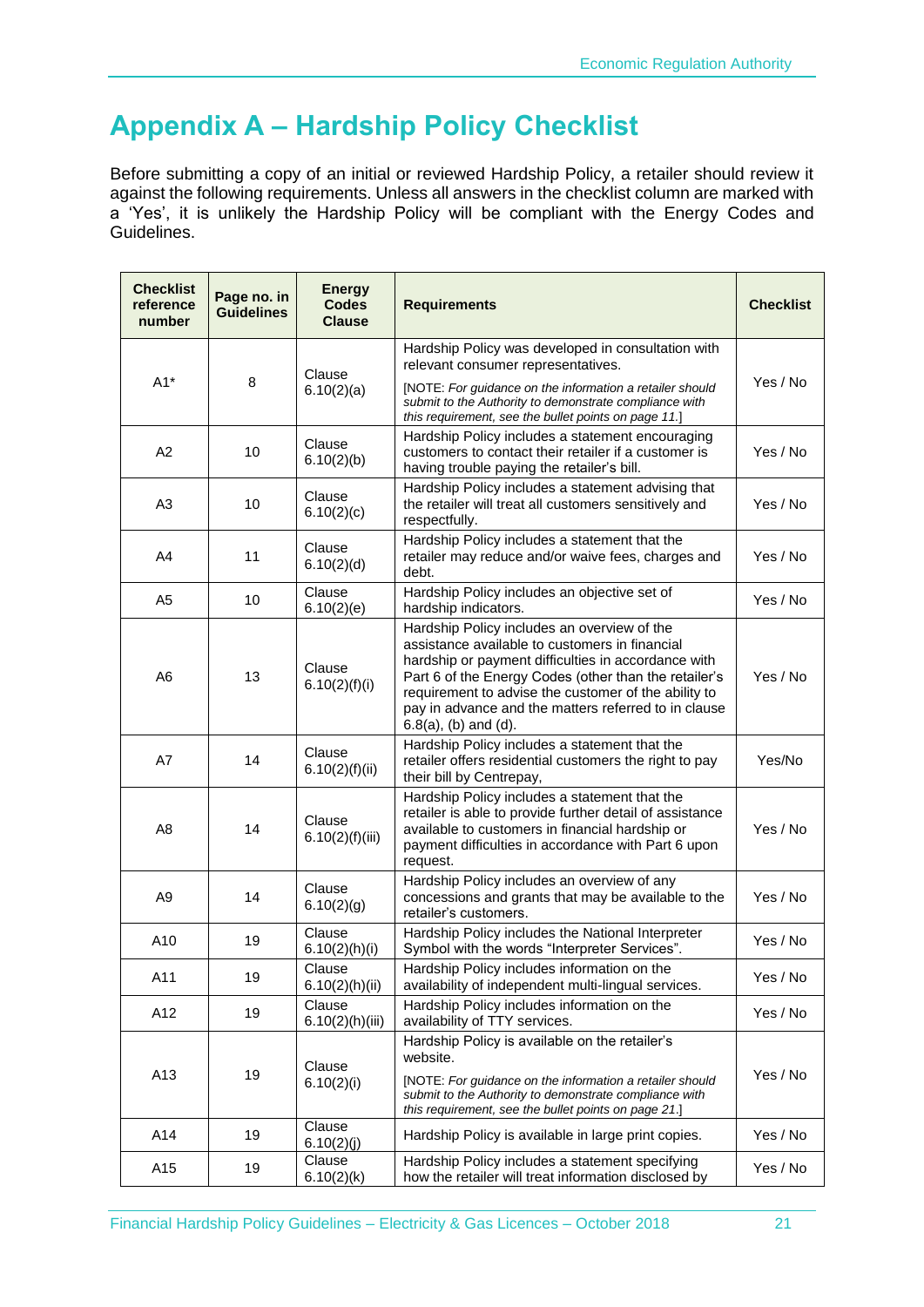|     |                   |                                   | the customer to the retailer and information held by<br>the retailer in relation to the customer.                                                                                                                                                                                                                                                           |          |
|-----|-------------------|-----------------------------------|-------------------------------------------------------------------------------------------------------------------------------------------------------------------------------------------------------------------------------------------------------------------------------------------------------------------------------------------------------------|----------|
| A16 | 13                | Clause<br>7.2(1)(b)               | Hardship Policy includes a statement that any<br>disconnection procedures will be suspended if a<br>hardship customer has accepted the retailer's offer<br>of an alternative payment arrangement and has<br>used reasonable endeavours to settle the debt<br>before the expiry of the time frame specified by the<br>retailer in the disconnection warning. | Yes / No |
| A17 | 19                | Clause 10.9                       | Hardship Policy is written in clear, simple and<br>concise language and is in a format that makes it<br>easy to understand.                                                                                                                                                                                                                                 | Yes / No |
| A18 | $12 \overline{ }$ | N/A<br>(Guideline<br>requirement) | Hardship Policy includes wording to advise<br>customers that additional fees may be incurred if a<br>retailer refers debt to debt collection agencies (if<br>applicable).                                                                                                                                                                                   | Yes / No |
| A19 | 13                | N/A<br>(Guideline<br>requirement) | Hardship Policy includes a statement that if a<br>customer is experiencing payment problems, they<br>can request a temporary suspension of actions.                                                                                                                                                                                                         | Yes / No |
| A20 | 20                | N/A<br>(Guideline<br>requirement) | Hardship Policy to include information regarding the<br>retailer's complaints handling process, including the<br>retailer's contact details and the Energy<br>Ombudsman's contact details.                                                                                                                                                                  | Yes / No |

\* Items marked with an asterisk indicate that they are only applicable for an initial Hardship Policy.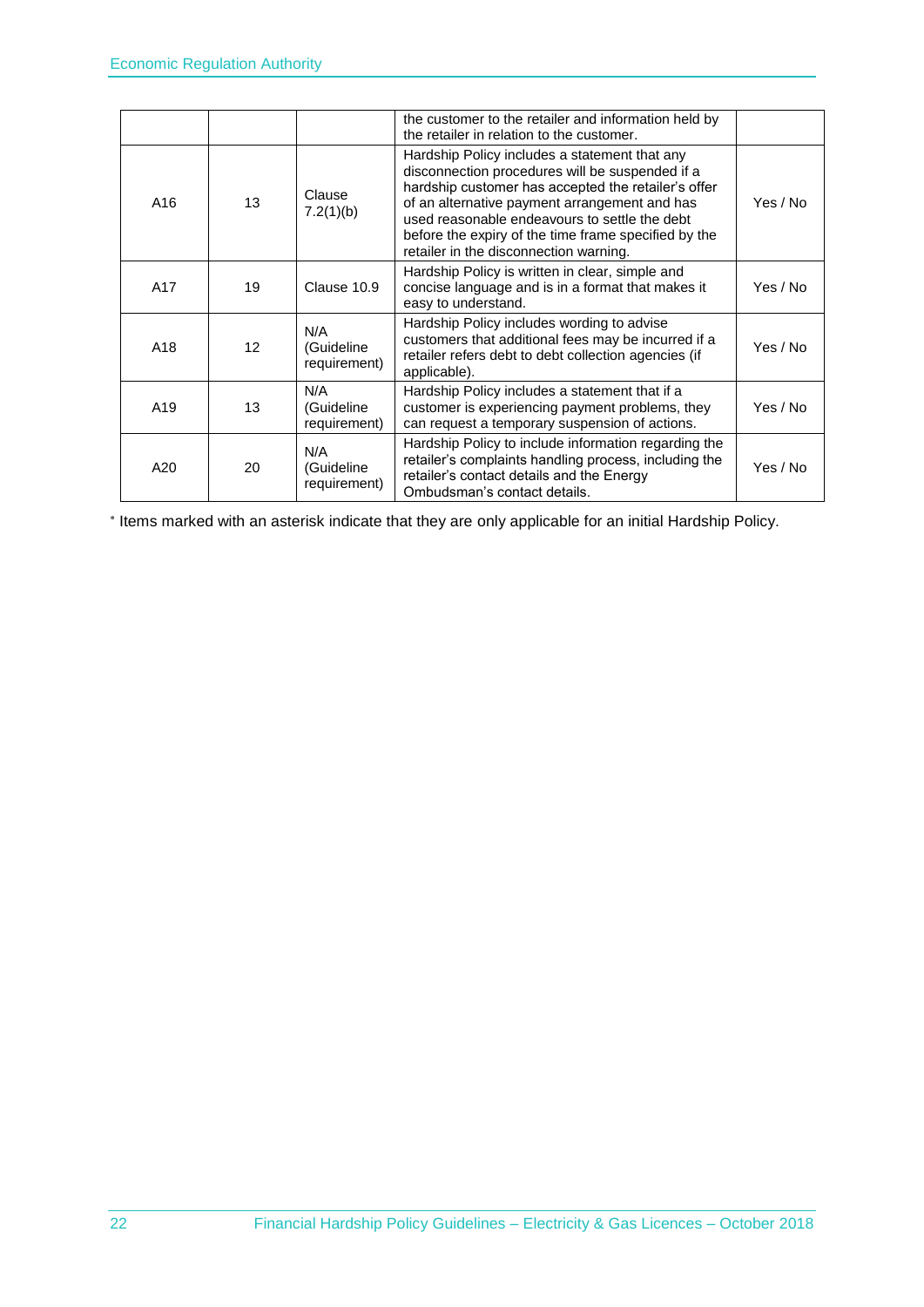# **Appendix B – Hardship Procedures Checklist**

Before submitting a copy of initial or reviewed Hardship Procedures, a retailer should review them against the following requirements. Unless all answers in the checklist column are marked with a 'Yes', it is unlikely the Hardship Procedures will be compliant with the Energy Codes and Guidelines.

| <b>Checklist</b><br>reference<br>number | Page no. in<br><b>Guidelines</b> | Energy<br><b>Codes</b><br><b>Clause</b>                                                                                                                                    | <b>Requirements</b>                                                                                                                                                                                                                                                                    | <b>Checklist</b>                                                                                                                                                                         |
|-----------------------------------------|----------------------------------|----------------------------------------------------------------------------------------------------------------------------------------------------------------------------|----------------------------------------------------------------------------------------------------------------------------------------------------------------------------------------------------------------------------------------------------------------------------------------|------------------------------------------------------------------------------------------------------------------------------------------------------------------------------------------|
|                                         |                                  | Clause                                                                                                                                                                     | Hardship Procedures were developed in consultation<br>with relevant consumer representatives.                                                                                                                                                                                          |                                                                                                                                                                                          |
| $B1*$<br>8                              | 6.10(3)(a)                       | [NOTE: For guidance on the information a retailer should<br>submit to the Authority to demonstrate compliance with this<br>requirement, see the bullet points on page 11.] | Yes / no                                                                                                                                                                                                                                                                               |                                                                                                                                                                                          |
| <b>B2</b>                               |                                  | Clause<br>15<br>6.10(3)(b)(i)                                                                                                                                              | Hardship Procedures provide for the training of staff,<br>including call centre staff, all subcontractors employed<br>to engage with customers experiencing financial<br>hardship and field officers.                                                                                  | Yes / No                                                                                                                                                                                 |
|                                         |                                  |                                                                                                                                                                            | [NOTE: For guidance on the information a retailer should<br>include in its Hardship Procedures to demonstrate<br>compliance with this requirement, see the bullet points on<br>page 18.]                                                                                               |                                                                                                                                                                                          |
| B <sub>3</sub>                          | 16                               | Clause                                                                                                                                                                     | Hardship Procedures provide for the training of staff<br>on issues related to financial hardship and its impacts,<br>and how to deal sensitively and respectfully with<br>customers experiencing financial hardship.                                                                   | Yes / No                                                                                                                                                                                 |
|                                         |                                  | 6.10(3)(b)(ii)                                                                                                                                                             | [NOTE: For quidance on the information a retailer should<br>include in its Hardship Procedures to demonstrate<br>compliance with this requirement, see the bullet points on<br>page 18.                                                                                                |                                                                                                                                                                                          |
| B4                                      | 10                               | Clause<br>6.10(3)(d)(i)                                                                                                                                                    | Hardship Procedures include guidance that assists<br>the retailer in identifying residential customers who<br>are experiencing financial hardship.                                                                                                                                     | Yes / No                                                                                                                                                                                 |
| B <sub>5</sub>                          | 17                               | Clause<br>6.10(3)(d)(ii)                                                                                                                                                   | Hardship Procedures include guidance on how to<br>determine a residential customer's usage needs and<br>capacity to pay when determining the conditions of an<br>instalment plan.                                                                                                      | Yes / No                                                                                                                                                                                 |
| B <sub>6</sub>                          | 13                               | Clause<br>6.10(3)(d)(iii)                                                                                                                                                  | Hardship Procedures include guidance on the<br>suspension of disconnection and debt recovery<br>procedures.                                                                                                                                                                            | Yes / No                                                                                                                                                                                 |
| <b>B7</b>                               | 11                               |                                                                                                                                                                            | Hardship Procedures include guidance on the<br>reduction and/or waiver of fees, charges and debt.                                                                                                                                                                                      |                                                                                                                                                                                          |
|                                         |                                  |                                                                                                                                                                            | Clause<br>6.10(3)(d)(iv)                                                                                                                                                                                                                                                               | [NOTE: For guidance on the information a retailer should<br>include in its Hardship Procedures to demonstrate<br>compliance with this requirement, see the bullet points on<br>page 14.] |
| B8                                      | 12                               | Clause<br>6.10(3)(d)(v)                                                                                                                                                    | Hardship Procedures include guidance on the<br>recovery of debt.                                                                                                                                                                                                                       | Yes / No                                                                                                                                                                                 |
| B <sub>9</sub>                          | 18                               | Clause<br>6.10(3)(e)                                                                                                                                                       | Hardship Procedures require the retailer's credit<br>management staff to have a direct telephone number.<br>[NOTE: For quidance on the information a retailer should<br>submit to the Authority to demonstrate compliance with this<br>requirement, see the bullet points on page 20.] | Yes / No                                                                                                                                                                                 |